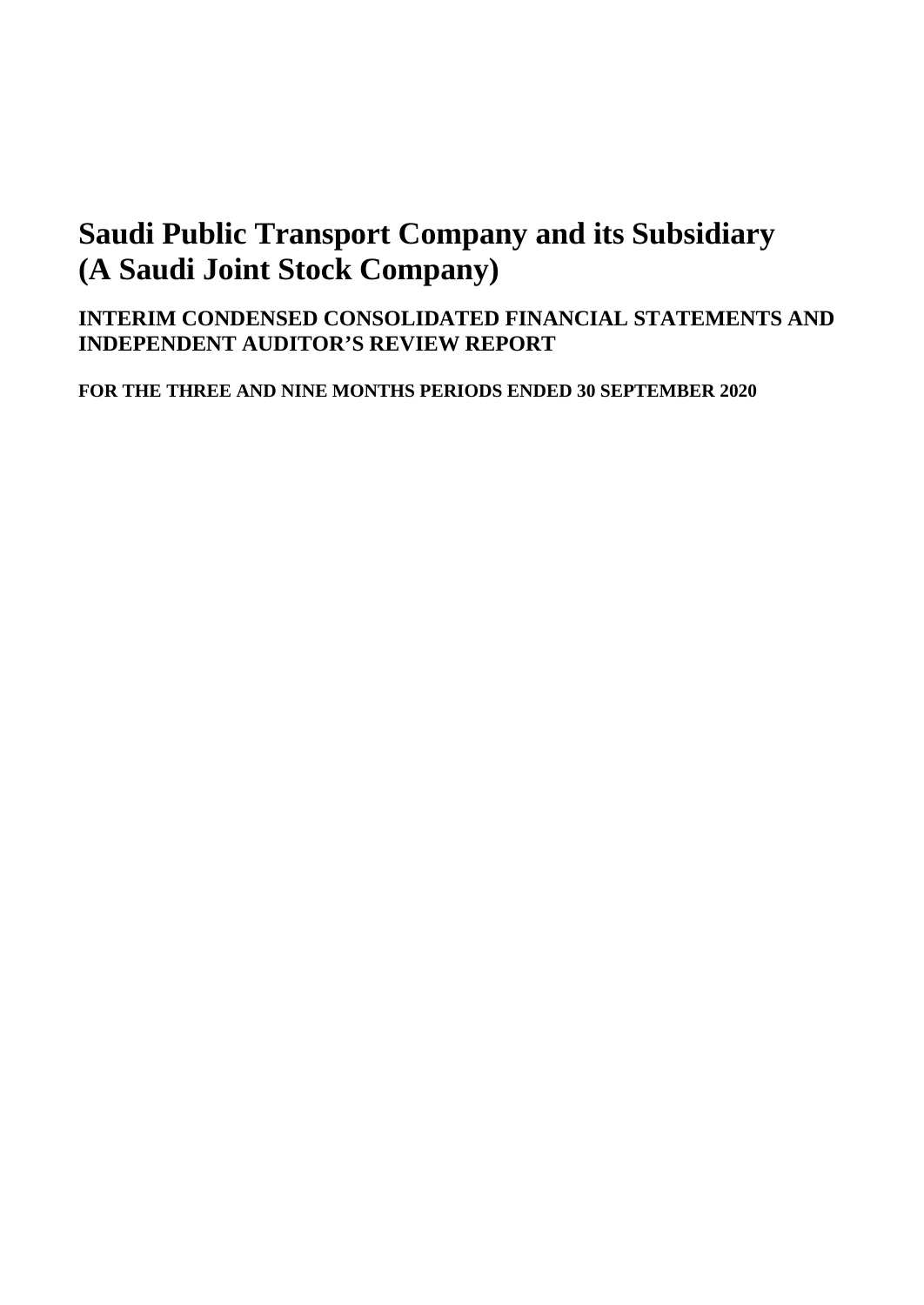## Saudi Public Transport Company and its Subsidiary

## (A Saudi Joint Stock Company)

#### INTERIM CONDENSED CONSOLIDATED FINANCIAL STATEMENTS AND INDEPENDENT AUDITOR'S REVIEW REPORT FOR THE THREE AND NINE MONTHS PERIODS ENDED 30 SEPTEMBER 2020

#### **Index Pages**

| Independent auditor's review report                              |                |
|------------------------------------------------------------------|----------------|
| Interim condensed consolidated statement of income               | 2              |
| Interim condensed consolidated statement of comprehensive income | 3              |
| Interim condensed consolidated statement of financial position   | $\overline{4}$ |
| Interim condensed consolidated statement of changes in equity    | 5              |
| Interim condensed consolidated statement of cash flows           | 6              |
| Notes to the interim condensed consolidated financial statements | $7 - 17$       |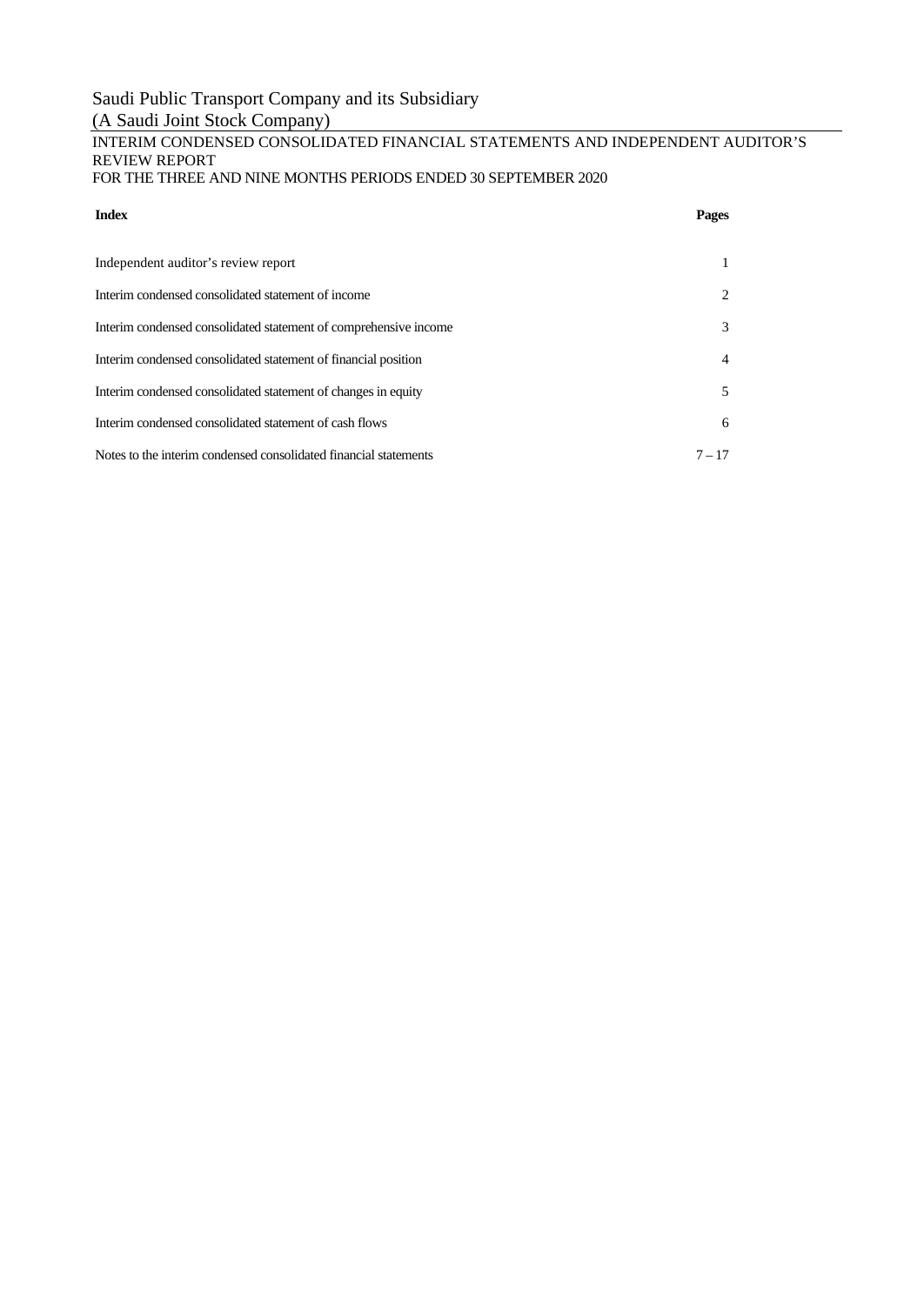

Ernst & Young & Co. (Certified Public Accountants) Registration No. 45/11/323. General Partnership C.R. No. 1010383821 **Head Office** Al Faisaliah Office Tower, 14th Floor Tel:+966 11 215 9898 King Fahad Road +966 11 273 4740 P.O. Box 2732 Fax:+966 11 273 4730 **Riyadh 11461** Kingdom of Saudi Arabia

ey.ksa@sa.ey.com ey.com/mena

#### **INDEPENDENT AUDITOR'S REVIEW REPORT** To the Shareholders' of Saudi Public Transport Company (A Saudi Joint Stock Company)

#### **Introduction:**

We have reviewed the accompanying interim condensed consolidated statement of financial position of Saudi Public Transport Company - A Saudi Joint Stock Company - (the "Company") and its Subsidiary (collectively referred to as the "Group") as at 30 September 2020, and the related interim condensed consolidated statement of income and comprehensive income for the three and nine months ended 30 September 2020, and the related interim condensed consolidated statements of changes in equity and cash flows for the nine months periods ended 30 September 2020, and a summary of significant accounting policies and other explanatory notes. Management is responsible for the preparation and presentation of these interim condensed consolidated financial statements in accordance with International Accounting Standard (34), "Interim Financial Reporting" ("IAS 34") as endorsed in the Kingdom of Saudi Arabia. Our responsibility is to express a conclusion on these interim condensed consolidated financial statements based on our review.

#### **Scope of Review:**

We conducted our review in accordance with International Standard on Review Engagements 2410, "Review of Interim Financial Information Performed by the Independent Auditor of the Entity" that is endorsed in the Kingdom of Saudi Arabia. A review of interim financial statements consists of making inquiries, primarily of persons responsible for financial and accounting matters, and applying analytical and other review procedures. A review is substantially less in scope than an audit conducted in accordance with International Standards on Auditing that are endorsed in the Kingdom of Saudi Arabia and consequently does not enable us to obtain assurance that we would become aware of all significant matters that might be identified in an audit. Accordingly, we do not express an audit opinion.

#### **Conclusion:**

Based on our review, nothing has come to our attention that causes us to believe that the accompanying interim condensed consolidated financial statements are not prepared, in all material respects, in accordance with ("IAS 34") that is endorsed in the Kingdom of Saudi Arabia.

for Ernst & Young

Fahad M. Al-Toaimi Certified Public Accountant Registration No. (354)



Riyadh: 22 Rabi'\*Al Awwal 1442H (8 November 2020)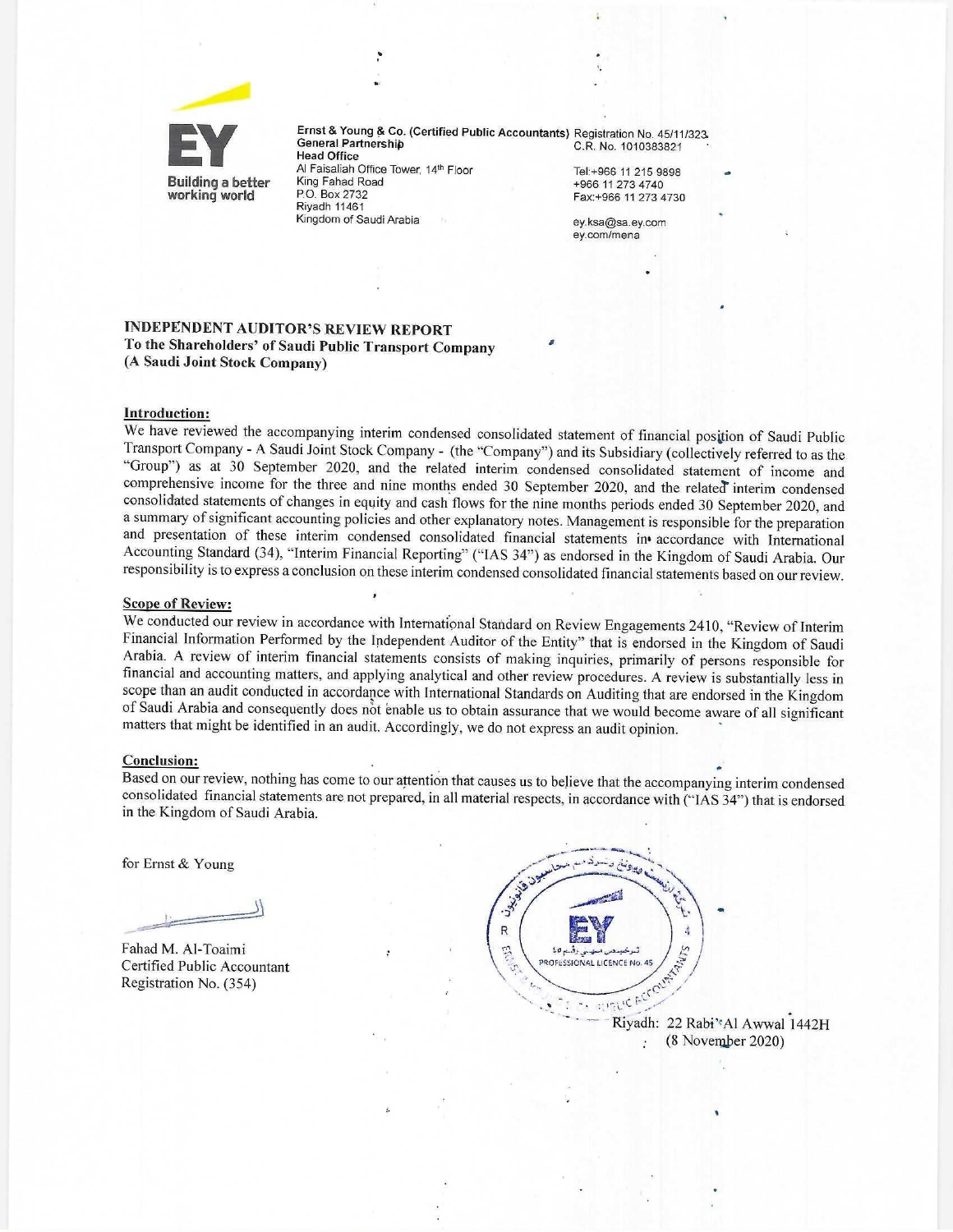## INTERIM CONDENSED CONSOLIDATED STATEMENT OF INCOME

For the three and nine months period ended 30 September 2020

|                                                                                                                                                                |             | For the three months<br>period ended 30<br>September |                             | For the nine months<br>period ended 30<br>September |                              |
|----------------------------------------------------------------------------------------------------------------------------------------------------------------|-------------|------------------------------------------------------|-----------------------------|-----------------------------------------------------|------------------------------|
|                                                                                                                                                                |             | 2020                                                 | 2019                        | 2020                                                | 2019                         |
|                                                                                                                                                                | <b>Note</b> | <b>SAR'000</b>                                       | <b>SAR'000</b>              | <b>SAR'000</b>                                      | <b>SAR'000</b>               |
|                                                                                                                                                                |             | (Unaudited) (Unaudited)                              |                             | (Unaudited)                                         | (Unaudited)                  |
| Revenue                                                                                                                                                        | 3           | 313,931                                              | 485,312                     | 856,733                                             | 1,325,236                    |
| Cost of revenue                                                                                                                                                |             | (340, 393)                                           | (312, 816)                  | (962, 294)                                          | (1,120,782)                  |
| Gross (loss) profit                                                                                                                                            |             | (26, 462)                                            | 172,496                     | (105, 561)                                          | 204,454                      |
| Selling and distribution expenses                                                                                                                              |             | (9,874)                                              | (11, 469)                   | (24, 840)                                           | (26, 560)                    |
| Administrative expenses                                                                                                                                        |             | (20, 431)                                            | (41, 403)                   | (67, 425)                                           | (92, 792)                    |
| Impairment loss for assets held for sale                                                                                                                       | 13          | (42,705)                                             |                             | (42,705)                                            |                              |
| <b>Operating (loss) profit</b>                                                                                                                                 |             | (99, 472)                                            | 119,624                     | (240, 531)                                          | 85,102                       |
| Share of (loss) profit from joint venture                                                                                                                      | 15          | (14,910)                                             | (10,232)                    | (31, 531)                                           | 17,718                       |
| Share of (loss) profit from an associate                                                                                                                       |             | (151)                                                | 413                         | 244                                                 | 368                          |
| Finance income                                                                                                                                                 | 10          | 1,058                                                | 146                         | 3,522                                               | 734                          |
| Finance costs                                                                                                                                                  | 8           | (7, 382)                                             | (9,301)                     | (28, 034)                                           | (25, 264)                    |
| Other income                                                                                                                                                   | 4           | 2,134                                                | 3,345                       | 4,464                                               | 11,081                       |
| (Loss) profit before zakat and income tax                                                                                                                      |             | (118, 723)                                           | 103,995                     | (291, 866)                                          | 89,739                       |
| Zakat and income tax                                                                                                                                           | 5           | (3,028)                                              | (8,980)                     | (10, 158)                                           | (15,275)                     |
| (Loss) profit for the period                                                                                                                                   |             | (121,751)                                            | 95,015                      | (302, 024)                                          | 74,464                       |
| (Loss) profit for the period attributable to:<br>-Equity holders of the parent company<br>-Non-controlling interests                                           |             | (120,950)<br>(801)<br>(121,751)                      | 97,106<br>(2,091)<br>95,015 | (299, 567)<br>(2,457)<br>(302, 024)                 | 76,886<br>(2, 422)<br>74,464 |
| (Loss) profit per share (in Saudi Riyals):<br>Basic and diluted, from the (loss) profit for the period<br>attributable to equity holders of the parent company |             | (0.97)                                               | 0.78                        | (2.40)                                              | 0.62                         |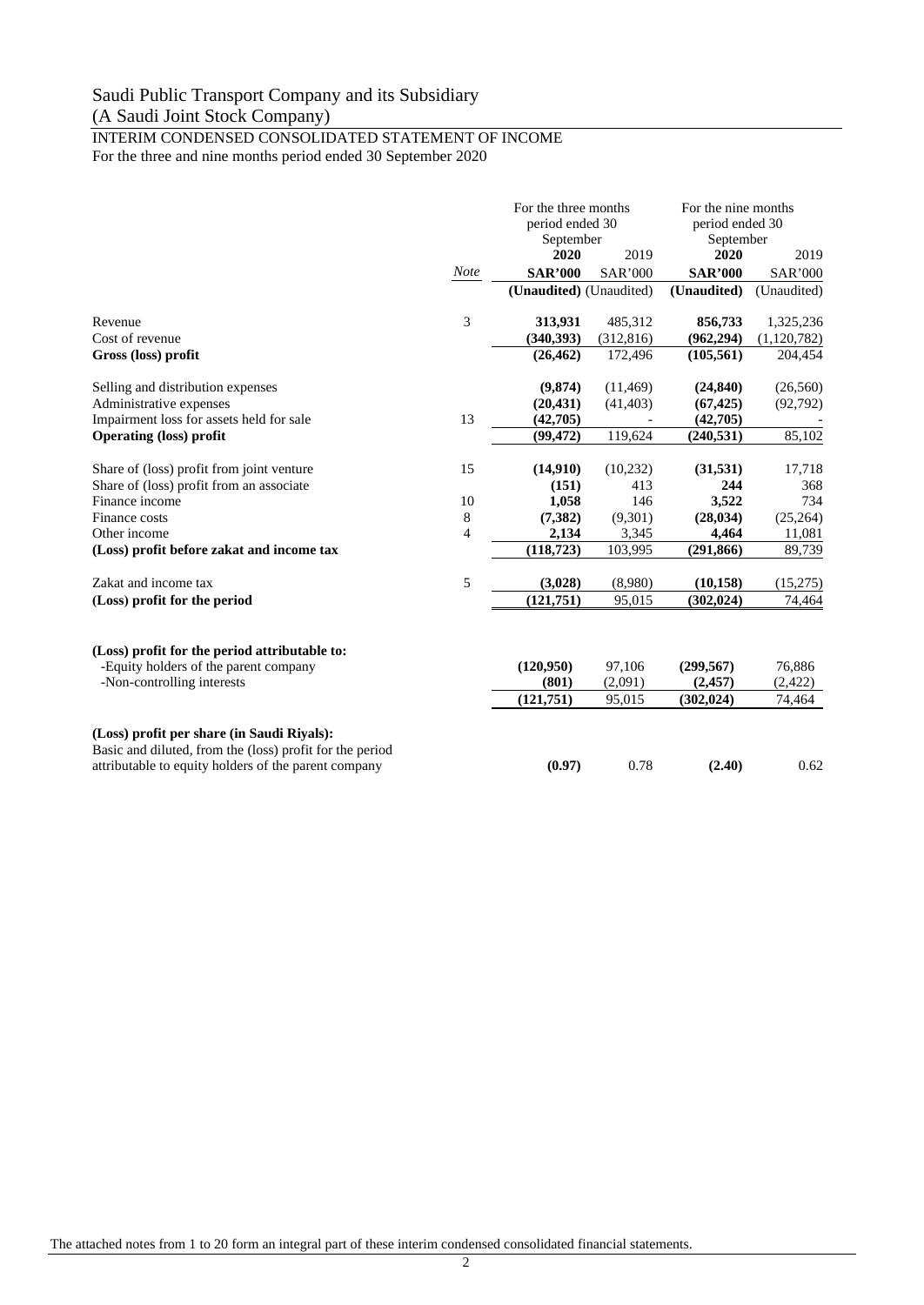INTERIM CONDENSED CONSOLIDATED STATEMENT OF COMPREHENSIVE INCOME For the three and nine months period ended 30 September 2020

|                                                                                                                                                 |             | For the three months<br>period ended 30<br>September |                | For the nine months<br>period ended 30<br>September |                |
|-------------------------------------------------------------------------------------------------------------------------------------------------|-------------|------------------------------------------------------|----------------|-----------------------------------------------------|----------------|
|                                                                                                                                                 |             | 2020                                                 | 2019           | 2020                                                | 2019           |
|                                                                                                                                                 | <b>Note</b> | <b>SAR'000</b>                                       | <b>SAR'000</b> | <b>SAR'000</b>                                      | <b>SAR'000</b> |
|                                                                                                                                                 |             | (Unaudited)                                          | (Unaudited)    | (Unaudited)                                         | (Unaudited)    |
| (Loss) profit for the period                                                                                                                    |             | (121,751)                                            | 95,015         | (302, 024)                                          | 74,464         |
| Other comprehensive income                                                                                                                      |             |                                                      |                |                                                     |                |
| Other comprehensive (loss) income not to be reclassified to<br>the interim condensed consolidated statement of income in<br>subsequent periods: |             |                                                      |                |                                                     |                |
| Re-measurement gains on defined benefits liability                                                                                              |             | 1,533                                                |                | 1,533                                               | 4,982          |
| Net movement in fair value of investments classified at<br>fair value through other comprehensive income "FVOCI"                                |             | 16,222                                               | (3,907)        | 8,269                                               | 6,941          |
| Total other comprehensive (loss) income for the period                                                                                          |             | 17,755                                               | (3,907)        | 9,802                                               | 11,923         |
| Total comprehensive loss for the period                                                                                                         |             | (103,996)                                            | 91,108         | (292, 222)                                          | 86,387         |
| Total comprehensive loss for the period attributable to:                                                                                        |             |                                                      |                |                                                     |                |
| Equity holders of the parent company                                                                                                            |             | (103, 195)                                           | 93,199         | (289,765)                                           | 88,809         |
| Non-controlling interests                                                                                                                       |             | (801)                                                | (2,091)        | (2,457)                                             | (2, 422)       |
|                                                                                                                                                 |             | (103,996)                                            | 91,108         | (292, 222)                                          | 86,387         |

The attached notes from 1 to 20 form an integral part of these interim condensed consolidated financial statements.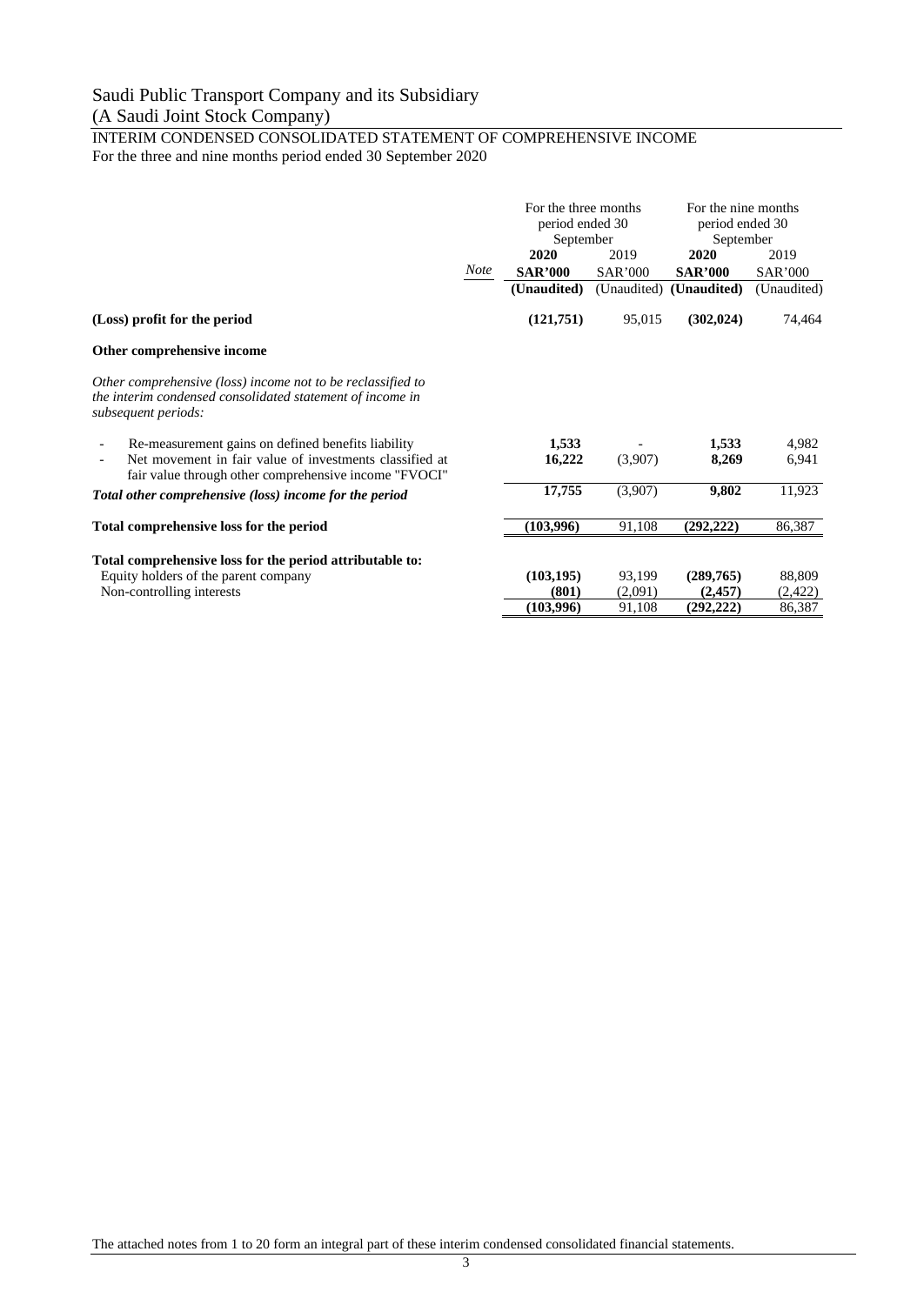#### INTERIM CONDENSED CONSOLIDATED STATEMENT OF FINANCIAL POSITION As at 30 September 2020

**30 September 2020** 31 December 2019 *Note* **SAR'000** SAR'000 **(Unaudited)** (Audited) **Assets Non-current assets** Property, plant and equipment and right of use assets 6 **1,131,630** 1,257,377<br>
Intangible assets **1** 1,257,377<br> **1** 1,257,377<br> **1** 1,257,377<br> **1** 1,257,377 Intangible assets 7 **517,671** 345,955 Investment properties **307,122** 307,122 307,122<br>Amounts due from a related party – non-current portion 10 44,231 57.145 Amounts due from a related party – non-current portion 10 **44,231** 67,145<br>Investment in associates and a joint venture 106,810 138,352 Investment in associates and a joint venture **106,810** 138,352 138,352 138,352 138,352 138,352 138,352 138,352 138,352 138,352 138,352 138,352 138,352 138,352 138,352 138,352 138,352 138,352 138,352 138,352 138,352 138,352 Investments in equity instruments designated as at FVOCI 12 92,694 90,101<br>
Unbilled receivables – non-current portion 1.032.945 Unbilled receivables – non-current portion Other non-current assets  $\frac{4,692}{3,476,657} - \frac{5,306}{3,244,303}$ **Total non-current assets Current assets** Inventories **27,309** 30,752 Trade receivables, unbilled receivables and other receivables **590,905** 307,545 Amounts due from a related party – current portion 10 **61,030** 35,587 Prepayments and other current assets **112,567** 139,185 Cash and cash equivalents **488,097** 338,438 **1,279,908** 851,507 Assets held for sale **7,016**  $\frac{13}{2}$  **7,016 Total current assets 1,286,924** 851,507<br> **1,286,924** 851,507<br> **1,763,581** 4,095,810 **Total assets** 4,095,810 **Equity and liabilities Equity**<br>Issued capital Issued capital **1,250,000** 1,250,000 Statutory reserve **183,471** 183,471 183,471 183,471 183,471 183,471 183,471 183,471 183,471 183,471 183,471 183,471 183,471 183,471 183,471 183,471 183,471 183,471 183,471 183,471 183,471 183,471 183,471 183,471 183,471 18 Consensual reserve **42,730** 42,730 42,730 42,730 42,730 42,730 42,730 42,730 42,730 42,730 42,730 42,730 42,730 42,730 42,730 42,730 42,730 42,730 42,730 42,730 42,730 42,730 42,730 42,730 42,730 42,730 42,730 42,730 42,73 Investment revaluation reserve **1,774** (6,495)<br>
(Accumulated losses) retained earnings (134,233) 163,801 (Accumulated losses) retained earnings<br> **Equity attributable to equity holders of the parent company (134,233)** 1,343,742 1,633,507 **Equity attributable to equity holders of the parent company** Non-controlling interests **4,183** 6,640 **Total equity 1,347,925** 1,640,147 **Non-current liabilities** Murabaha financing – non-current portion 8 **843,127** 336,663 Lease liabilities – non-current portion **31,955** 8,529 Employees' defined benefits obligation **143,380** 137,516 Advance from a customer – non-current portion 9 **1,460,561** 959,078 Deferred revenue - non-current portion **5,887** 6,639 **Total non-current liabilities 2,484,910** 1,448,425 **Current liabilities** Murabaha financing – current portion and the set of the set of the set of the set of the set of the set of the set of the set of the set of the set of the set of the set of the set of the set of the set of the set of the s Lease liabilities – current portion Murabaha financing – short term and the state of term and the state and other payables and other payables and the payables and the payables and the payables and the payables and the payables and the payables and the payabl Trade and other payables **395,501** 345,156<br>
Due to non-controlling interests of the subsidiary **395,501** 345,156<br>
12,118 Due to non-controlling interests of the subsidiary 10 **7,366** 12,118 Accrued expenses and other liabilities **113,759** 129,595 Deferred revenue - current portion **14,097** 16,852 Advance from a customer – current portion a property of the set of the set of the set of the set of the set of the set of the set of the set of the set of the set of the set of the set of the set of the set of the set of t Zakat and income tax payable 5 32,640 **Total current liabilities 930,746** 1,007,238 **Total liabilities 3,415,656** 2,455,663 **Total equity and liabilities 4,763,581** 4,095,810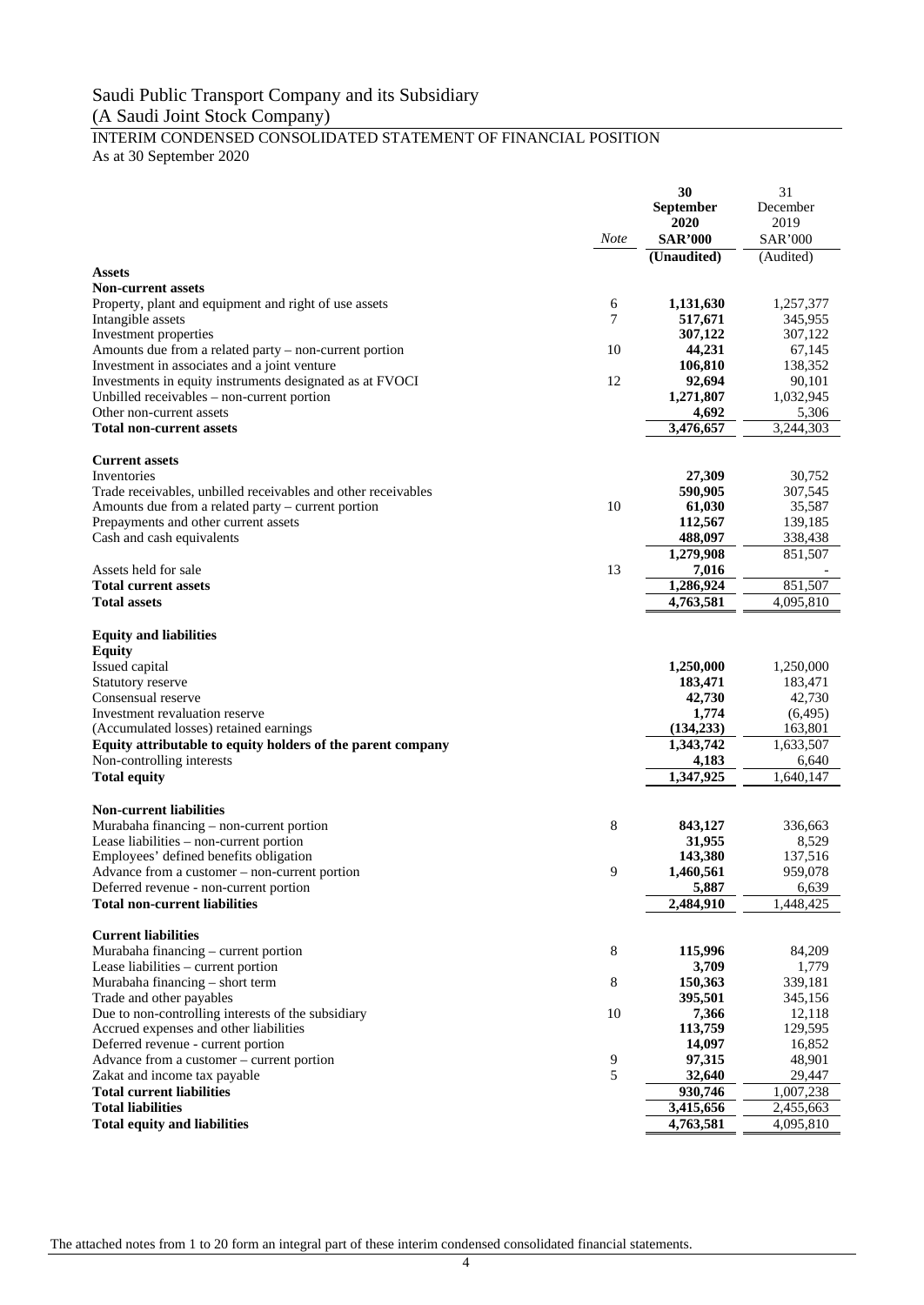## Saudi Public Transport Company and its Subsidiary

(A Saudi Joint Stock Company)

## INTERIM CONDENSED CONSOLIDATED STATEMENT OF CHANGES IN EQUITY

For the period ended 30 September 2020

|                                                                                                                                     |                                         |                                               | Attributed to equity holders of the parent company |                                                               |                                                                |                                               |                                                               |                                                |
|-------------------------------------------------------------------------------------------------------------------------------------|-----------------------------------------|-----------------------------------------------|----------------------------------------------------|---------------------------------------------------------------|----------------------------------------------------------------|-----------------------------------------------|---------------------------------------------------------------|------------------------------------------------|
|                                                                                                                                     | <b>Issued capital</b><br><i>SAR'000</i> | <b>Statutory</b><br>reserve<br><b>SAR'000</b> | Consensual<br>reserve<br><b>SAR'000</b>            | <i>Investment</i><br>revaluation<br>reserve<br><b>SAR'000</b> | (Accumulated<br>losses) retained<br>earnings<br><i>SAR'000</i> | <b>Total</b><br><b>SAR'000</b>                | $Non -$<br>controlling<br><i>interests'</i><br><b>SAR'000</b> | <b>Total</b><br>equity<br><i>SAR'000</i>       |
| 31 December 2019 (Audited)<br>Loss for the period<br>Other comprehensive income for the period<br>Total comprehensive (loss) income | 1,250,000                               | 183,471                                       | 42,730                                             | (6, 495)<br>8,269<br>8,269                                    | 163,801<br>(299, 567)<br>1,533<br>(298, 034)                   | 1,633,507<br>(299, 567)<br>9,802<br>(289,765) | 6,640<br>(2,457)<br>(2, 457)                                  | 1,640,147<br>(302, 024)<br>9,802<br>(292, 222) |
| At 30 September 2020 (Unaudited)                                                                                                    | 1,250,000                               | 183,471                                       | 42,730                                             | 1,774                                                         | (134, 233)                                                     | 1,343,742                                     | 4,183                                                         | 1,347,925                                      |
|                                                                                                                                     | Issued capital<br><i>SAR'000</i>        | <b>Statutory</b><br>reserve<br><i>SAR'000</i> | Consensual<br>reserve<br><b>SAR'000</b>            | Investments<br>revaluation<br>reserve<br>SAR'000              | Retained<br>earnings<br><i>SAR'000</i>                         | Total<br><i>SAR'000</i>                       | $Non-$<br>controlling<br>interests<br><b>SAR'000</b>          | Total<br>Equity<br><i>SAR'000</i>              |
| 31 December 2018 (Audited)<br>Loss for the period<br>Other comprehensive income for the period<br>Total comprehensive (loss) income | 1,250,000<br>$\overline{\phantom{0}}$   | 179,939                                       | 42,730                                             | (18,502)<br>6,941<br>6,941                                    | 130,562<br>76,886<br>4,982<br>81,868                           | 1,584,729<br>76,886<br>11,923<br>88,809       | 8,040<br>(2,422)<br>(2, 422)                                  | 1,592,769<br>74,464<br>11,923<br>86,387        |
| At 30 September 2019 (Unaudited)                                                                                                    | 1,250,000                               | 179,939                                       | 42,730                                             | (11,561)                                                      | 212,430                                                        | 1,673,538                                     | 5,618                                                         | 1,679,156                                      |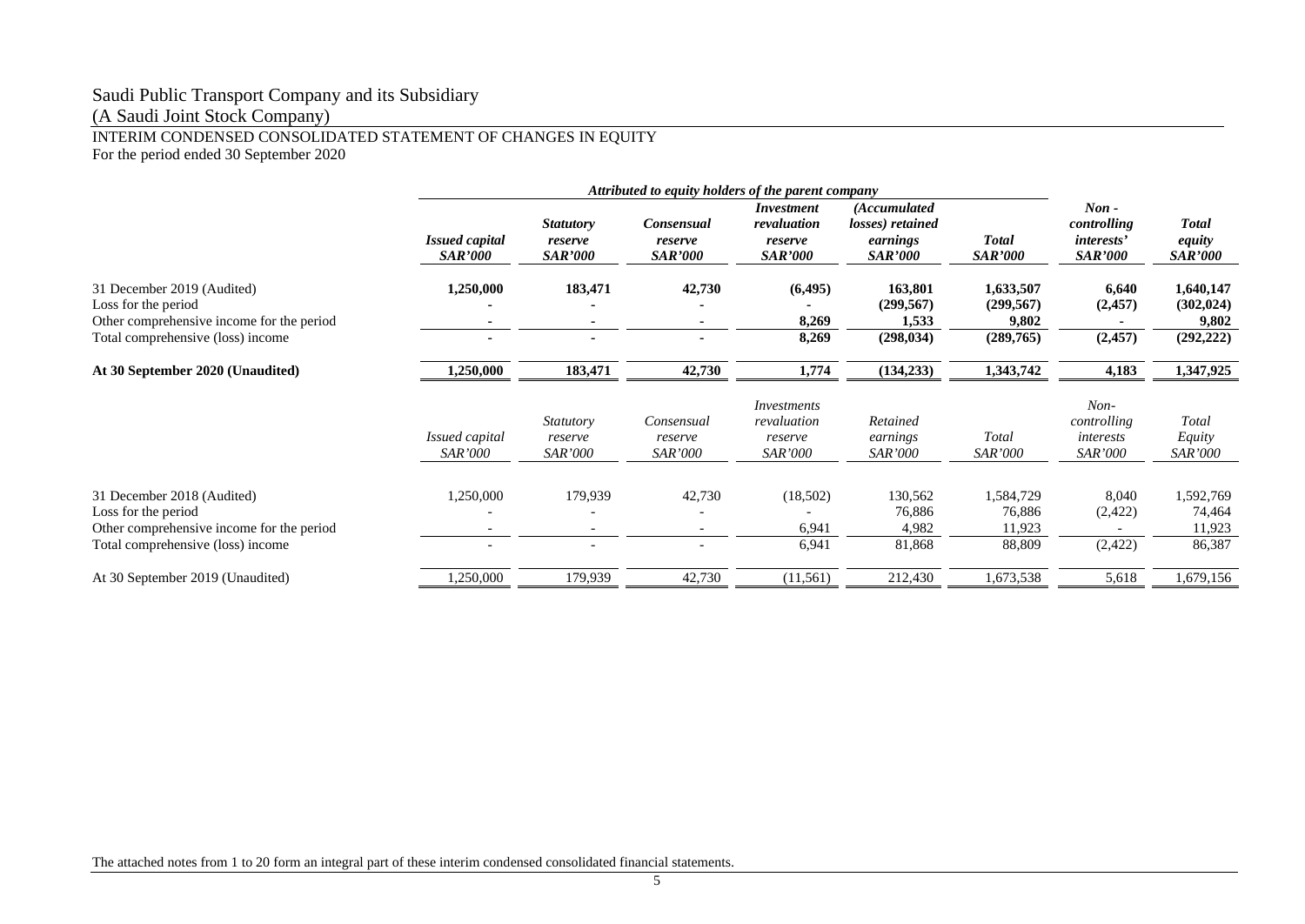#### INTERIM CONDENSED CONSOLIDATED STATEMENT OF CASH FLOWS For the period ended 30 September 2020

**2020** 2019<br>**2020** 2019<br>**2021** 2021 **SAR'000** SAR'000 **(Unaudited)** (Unaudited) **OPERATING ACTIVITIES** (Loss) income before zakat and income tax **(291,866)** 89,739 *Adjustments to reconcile income before zakat to net cash flows:* Depreciation and amortization **138,504** 139,142 Impairment of trade receivables, unbilled receivables and other receivables **13,584** 3,011<br>1 Impairment of assets held for sale **13,584** 42,705 Impairment of assets held for sale **42,705**<br>Allowance for slow moving inventories **1,500** 1,500 1,500 Allowance for slow moving inventories Share of loss (profit) of a joint venture **31,531** (17,718) Share of profit of an associate **(368)** (368) Deferred revenue amortization **(772)** (770) (770) (770) (772) (773) (772) (773) (773) (779) (779) (779) (779) (779) (779) (779) (779) (779) (779) (779) (779) (779) (779) (779) (779) (779) (779) (779) (779) (779) (779) (779 Finance costs **28,034** 25,264 Finance income **(3,522)** (734)<br>Changes in employee's defined benefit liabilities **15,395** (734) Changes in employee's defined benefit liabilities **15,395** 14,895 Gain on disposal of property, plant and equipment **(13)** (6,458)<br>
(25,164) (25,164) (6,458)  $(25,164)$ *Working capital adjustments:* Inventories, net **1,943** (1,450)<br>Trade receivables unbilled receivables and other receivables (535,806) (587.618) Trade receivables, unbilled receivables and other receivables **(535,806)** (587,618) Amounts due from a related party (10,975) (10,975)<br> **Prepayments and other current assets** (21,678) (21,678) Prepayments and other current assets **29,136** (21,678) Other non-current assets **614** 614 Trade and other payables **50,345** (86,129)<br>Amounts due to non-controlling interests of the subsidiary (4,752) (4,125) Amounts due to non-controlling interests of the subsidiary **(4,752)** (4,752) (4,752) Accrued expenses and other liabilities **(15,591)** 8,457 Advance from a customer **549,896** 549,896 549,896 Deferred revenue **(2,735)** 7,126 Cash from operations **45,357** 101,621 Zakat and income tax paid **(6,965)** (2,050) (2,050) Defined benefits obligation paid to employees (7,978) (34,882)<br>
Net cash flows from operating activities (36,689) **Net cash flows from operating activities 19.14 19.14 19.14 19.14 19.14 19.14 19.14 19.14 19.14 10.14 10.14 10.14 10.14 10.14 10.14 10.14 10.14 10.14 10.14 10.14 10.14 10.14 10 INVESTING ACTIVITIES** Movement in investments in equity instruments designated as at FVOCI **5,676** 8,423 Proceeds from finance income **991** - **991** - **991** - **14.000** Proceeds from sale of assets held for sale<br>
Proceeds from sale of property, plant and equipment<br>  $\frac{14,000}{9,549}$ Proceeds from sale of property, plant and equipment **14** 9,549<br>Purchase of intangible assets (173,219) (85,223) Purchase of intangible assets (173,219) (85,223)<br>
Purchase of property, plant and equipment and right of use assets (31,048) (97,264) Purchase of property, plant and equipment and right of use assets **Net cash flows used in investing activities (197,586)** (150,515) **FINANCING ACTIVITIES** Proceeds from Murabaha financing **752,716** 959,618<br>Repayment of Murabaha financing (431,317) (631,565) Repayment of Murabaha financing **(431,317)** (431,317) Repayment of lease liability **(4,568)** (3,340) **Net cash flows from financing activities 316,831** 324,713 **Net increase in cash and cash equivalents 149,659** 238,887 Cash and cash equivalents at 1 January **338,438** 241,848<br> **Cash and cash equivalents at 30 September** 488,097 488,097 480,735 **Cash and cash equivalents at 30 September <b>488,097** 488,097 **SIGNIFICANT NON-CASH TRANSACTIONS:** Re-measurement gains on defined benefits liability **1,533** 4,982<br>Net movement in fair value of equity investments as at FVOCI 8,269 6,941 Net movement in fair value of equity investments as at FVOCI 8,269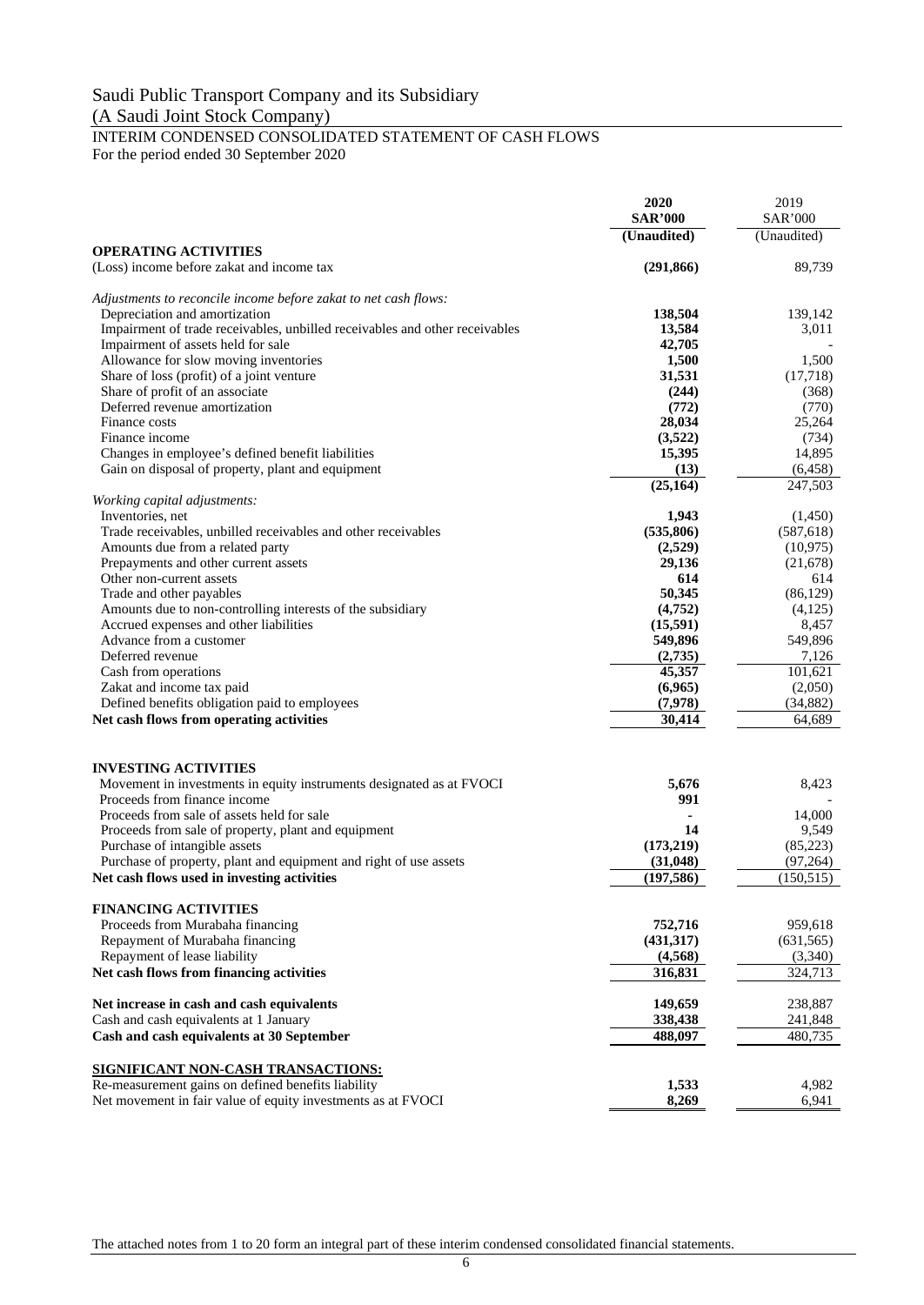#### NOTES TO THE INTERIM CONDENSED CONSOLIDATED FINANCIAL STATEMENTS At 30 September 2020

#### **1 CORPORATE INFORMATION**

Saudi Public Transport Company (the "Company", "SAPTCO", or the "Parent") is a Saudi Joint Stock Company, registered in Riyadh, the Kingdom of Saudi Arabia formed under the Royal Decree No. M/11, dated 7 Rabi Awal 1399H (corresponding to 5 February 1979), whose shares are publicly traded on the Saudi Stock Exchange. The formation was declared pursuant to the resolution of his Excellency, The Minister of Commerce, No. 254 dated 14 Sha'aban 1399H (corresponding to 9 July 1979). The Company operates under commercial registration number 1010024335 dated 5 Ramadan 1399H (corresponding to 29 July 1979). The Company's head office's address is Al-Nakheel neighborhood, Al-Takhasusi Street, Building No. 7995, P.O. Box 10667 Riyadh 11443, KSA.

The Company is engaged in passenger land transport both intra and inter-city throughout the country, and outside the Kingdom of Saudi Arabia, as well as transfer of non-postal parcels, cargo, school transport, teachers transport, car rental and sand and gravel transport. The Company is also engaged in operating and maintaining of trains, metros, motor vehicles and trucks, organising tours, transporting pilgrims and visitors in and out of the Kingdom of Saudi Arabia and importing spare parts and chemical detergents of vehicles.

Royal Decree No. (M/48) dated 23 Dhul-Hijjah 1399H (corresponding to 13 November 1979) was issued to grant Saudi Public Transport Company a franchise contract whereby the Company commits to transport passengers on public roads network both intra and inter-city throughout the Kingdom of Saudi Arabia for a period of fifteen Hijri years.

The Council of Ministers' resolution No. (57) issued on 1 Jumada Thani 1414H (corresponding to 15 November 1993) approved the renewal of the franchise contract for a period of fifteen years starting from 1 Rajab 1414H. On 21 Jumada Al-Awal 1429H (corresponding to 26 May 2008), the contract was renewed for another renewable five-year period starting from 1 Rajab 1429H (corresponding to 4 July 2008).

The Council of Ministers' resolution No. (254) issued on 24 Rajab 1434H (corresponding to 3 September 2013) approved the extension of the franchise contract signed between the government and Saudi Public Transport Company (SAPTCO), whereby the Company is committed to carry passengers by buses within and between cities in the Kingdom for a period of three years starting 1 Rajab 1434H (corresponding to 11 May 2013). The concerned governmental authorities shall have the right during that period to partially reduce the spatial coverage of the franchise contract based on the phases of issuing new tender for providing public transportation between the cities inside the Kingdom of Saudi Arabia.

On 29 Dhul-Hijja 1436H (corresponding to 12 October 2015), the Council of Ministers approved the extension of the franchise contract, signed between the government and Saudi Public Transport Company (SAPTCO) by virtue of the Royal Decree (No. M/48 dated 23 Dhul-Hijjah 1399H corresponding to 13 November 1979), for a period of five years starting 1 Rajab 1437H (corresponding to 8 April 2016), without giving the Company or any other company any competitive advantage when issuing tenders for providing public transportation services between the cities of the Kingdom. On 27 Safar 1442 H (corresponding to 14 October 2020), the Company received a letter from His Excellency President of the General Authority for Transport regarding the franchise contract that includes the approval of the Council of Ministers (initial approval) on what the assigned committee has reach to regarding Company's assets (note 19).

The Company has invested in the following subsidiary, which is included in these interim condensed consolidated financial statements:

|                                            |                          | Shareholding %                          |      |                                                                          |                             |
|--------------------------------------------|--------------------------|-----------------------------------------|------|--------------------------------------------------------------------------|-----------------------------|
| <b>Subsidiary</b>                          | Year of<br>incorporation | <b>30 September</b> 31 December<br>2020 | 2019 | <b>Principal Activity</b>                                                | Country of<br>Incorporation |
| <b>Public Transport Company</b><br>("PTC") | 2014                     | 80%                                     | 80%  | Executing King<br>Abdulaziz Project<br>for Public Transport<br>in Riyadh | Kingdom of Saudi<br>Arabia  |

Public Transport Company ("PTC") is a limited liability Company registered in Riyadh, Kingdom of Saudi Arabia, under commercial registration number 1010429250, dated 8 Rabi ul Awal 1436H (corresponding to 31 December 2014). The Company is engaged in importing, operating and maintaining of buses in Riyadh according to license issued by the Saudi Arabian General Investment Authority Numbered 10608351147347 dated 8 Dhul-Qadah 1435H (corresponding to 4 September 2014).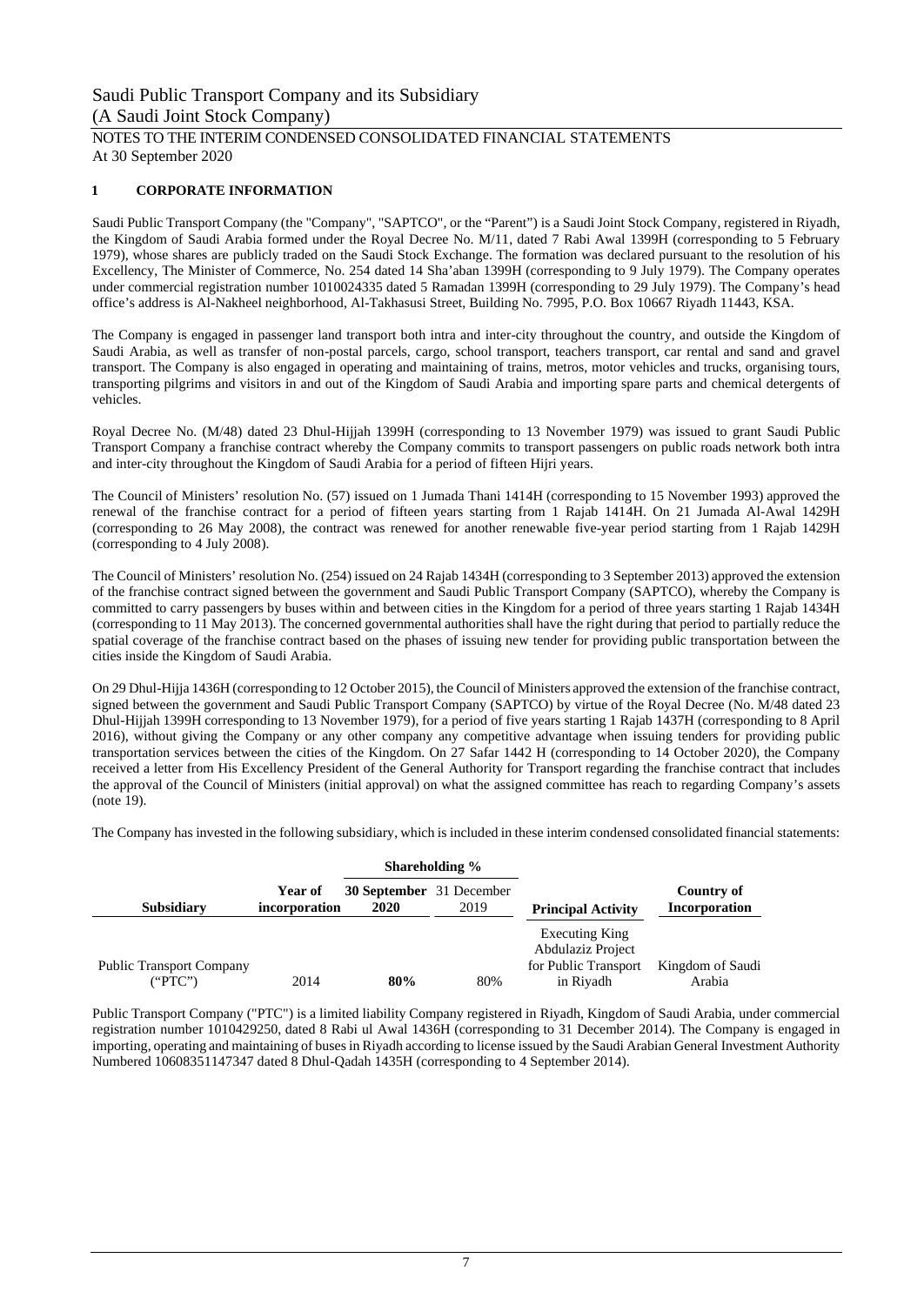#### NOTES TO THE INTERIM CONDENSED CONSOLIDATED FINANCIAL STATEMENTS (CONTINUED) At 30 September 2020

#### **1 CORPORATE INFORMATION (continued)**

The Company has also the following investments in associates and joint venture:

|                                                          |                     |                      | Shareholding %      |                                            |                                                    |
|----------------------------------------------------------|---------------------|----------------------|---------------------|--------------------------------------------|----------------------------------------------------|
| Investment in<br>associates and joint<br>venture         | <b>Relationship</b> | 30 September<br>2020 | 31 December<br>2019 | <b>Principal Activity</b>                  | Country of<br><b>Incorporation</b>                 |
| Saudi Bahraini<br>Transport Company*                     | Associate           | 40%                  | 40%                 | Transportation activities                  | Kingdom of Saudi<br>Arabia – Kingdom of<br>Bahrain |
| Capital Metro<br>Company                                 | Associate           | 20%                  | 20%                 | Road construction works and<br>maintenance | Kingdom of Saudi<br>Arabia                         |
| Saudi Emirates<br><b>Integrated Transport</b><br>Company | Joint Venture       | 50%                  | 50%                 | Educational transportation<br>services     | Kingdom of Saudi<br>Arabia                         |

\*The Saudi Bahraini Transport Company is under liquidation since 31 December 2015.

#### **2 SIGNIFICANT ACCOUNTING POLICIES**

#### **2-1 BASIS OF PREPARATION**

These interim condensed consolidated financial statements, for the three and nine month periods ended 30 September 2020, have been prepared in accordance with the International Accounting Standard, "Interim Financial Reporting" ("IAS 34") as endorsed in the Kingdom of Saudi Arabia ("KSA") and other standards and pronouncements that are issued by the Saudi Organization for Certified Public Accountants ("SOCPA").

The interim condensed consolidated financial statements do not include all the information and disclosures required in the annual consolidated financial statements and should therefore be read in conjunction with the Group's annual consolidated financial statements for the year ended 31 December 2019.

These interim condensed consolidated financial statements have been prepared under the historical cost convention, except for equity investments classified as 'Fair Value through Other Comprehensive Income', which are measured at fair value, and defined benefit obligation, which is recognised at the present value of future obligations under the Projected Unit Credit method.

Although the interim period is considered an integral part of the entire financial year, the results of the interim period may not be a fair indicator of the operating results of the entire year.

These interim condensed consolidated financial statements are presented in Saudi Riyals, which is also the Group's functional currency. All amounts have been rounded to the nearest thousand ("SR '000"), unless otherwise indicated.

#### **2-2 SUMMARY OF SIGNIFICANT ACCOUNTING POLICIES**

The accounting policies adopted in the preparation of the interim condensed consolidated financial statements are consistent with those followed in the preparation of the annual consolidated financial statements for the year ended 31 December 2019, and are explained in note (2) to the consolidated financial statement for the year ended 31 December 2019, except for the adoption of new standards effective as of 1 January 2020, if any. The Group has not early adopted any other standard, interpretation or amendment that has been issued but is not yet effective.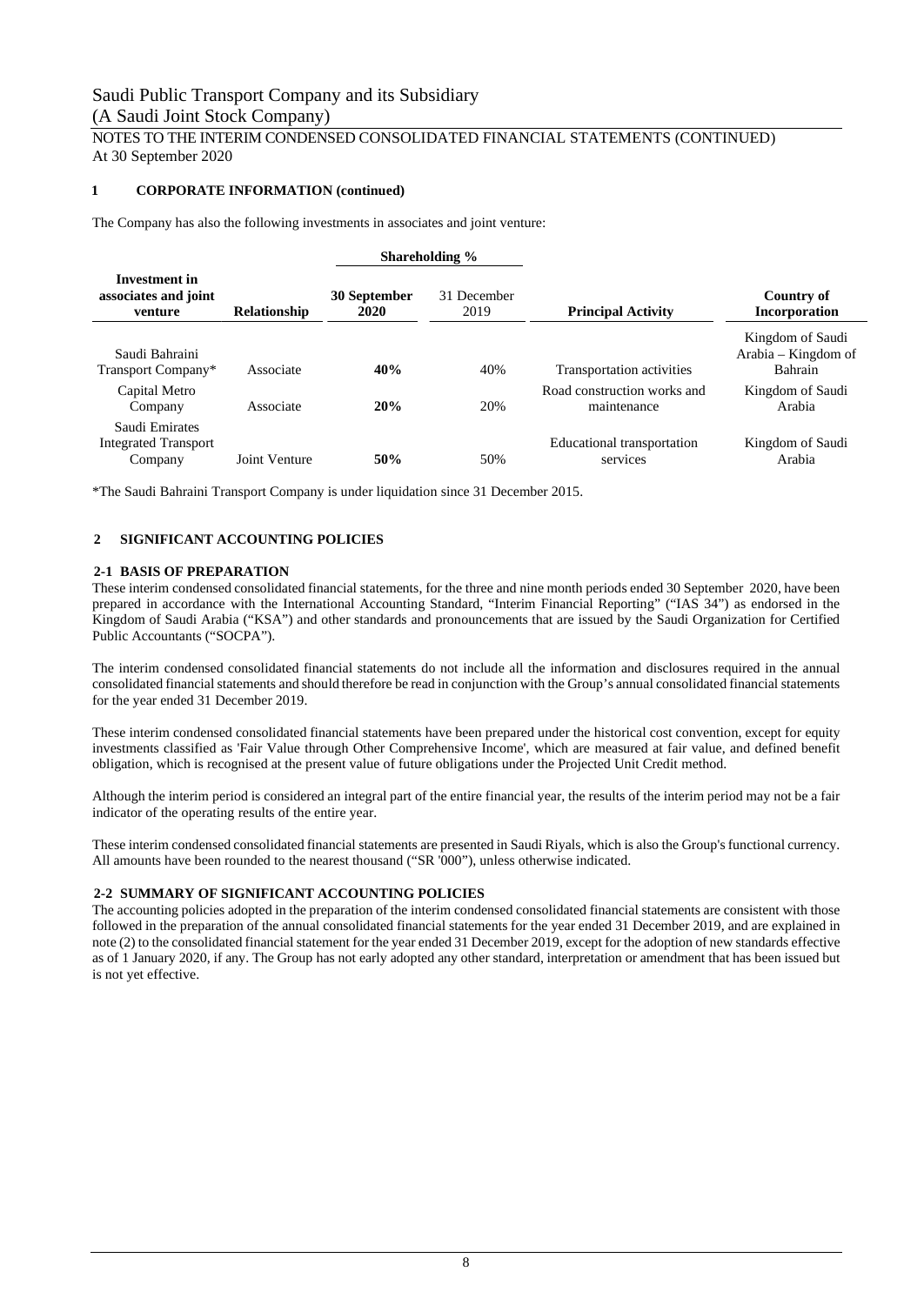#### NOTES TO THE INTERIM CONDENSED CONSOLIDATED FINANCIAL STATEMENTS (CONTINUED) At 30 September 2020

#### **3 REVENUE**

|                                                                                                                  | For the three months period<br>ended<br>30 September |                               | For the nine months period<br>ended<br>30 September |                               |
|------------------------------------------------------------------------------------------------------------------|------------------------------------------------------|-------------------------------|-----------------------------------------------------|-------------------------------|
|                                                                                                                  | 2020<br><b>SR'000</b><br>(Unaudited)                 | 2019<br>SR'000<br>(Unaudited) | 2020<br><b>SR'000</b><br>(Unaudited)                | 2019<br>SR'000<br>(Unaudited) |
| Revenues from concession arrangements for the from King<br>Abdulaziz Project for public transportation in Riyadh | 203,899                                              | 105,678                       | 536,005                                             | 507,863                       |
| Revenue from passenger transport                                                                                 | 79.794                                               | 165,769                       | 208,777                                             | 464,310                       |
| Revenue from specialized services                                                                                | 23,694                                               | 199,705                       | 86,821                                              | 310,584                       |
| Government subsidy revenue (*)                                                                                   | 6.544                                                | 14,160                        | 25,130                                              | 42,479                        |
|                                                                                                                  | 313,931                                              | 485.312                       | 856,733                                             | 1,325,236                     |

(\*) During 2018, the Royal Commission for Riyadh ("Commission's Projects and Planning Center") and Saudi Public Transport Company (SAPTCO) ("Operator") agreed to implement the alternative bus service in Riyadh as an alternative service provided by the existing local buses in the Riyadh city for two years, including the provision of materials, equipment, workers and any matters technically and practically required for the implementation of the project.

The operation start date is 11 Jumada Althani 1439H (corresponding to February 27, 2018) for transport on service runways and stop points in Riyadh city, which is to be determined by approval of the Public Transport Authority. The total of the annual support amount (SR 36,505,676) is disbursed in equal monthly installments. During March 2020, the Group agreed with the Royal Commission for Riyadh to continue to implementing the project on a monthly basis of SR 6.5 million, where King Abdulaziz Project for Public Transport has not started yet. Due to the suspension of transportation during the second quarter of the current year, the Group did not record the support revenues until the discussions with the Authority to determine the duration of the extension and the amount of support for the period are finalized. The discussions are still in process up to the date of preparation of these interim condensed financial statements.

During 2018, Jeddah Municipality and SAPTCO agreed to implement the alternative bus service project in Jeddah for a period of five years, including the provision of materials, equipment, workers and all matters technically and practically required for implementing the project.

The operation start date is 11 Jumada Althani 1439H (corresponding to February 27, 2018) for transport on service runways and stop points in Jeddah city, which is to be determined by approval of the Public Transport Authority. The total amount of the annual subsidy (SR 20,132,728) is to be disbursed in equal monthly installments. Due to the suspension of transportation during the second quarter of the current year, the Group has not recorded support revenue for the period. Management believes that there are no unfulfilled terms or contingent liabilities related to this subsidy.

#### **4 OTHER INCOME**

|                                                        |               | For the three months period<br>ended<br>30 September | For the nine months<br>period ended 30<br>September |             |
|--------------------------------------------------------|---------------|------------------------------------------------------|-----------------------------------------------------|-------------|
|                                                        | 2020          | 2019                                                 | 2020                                                | 2019        |
|                                                        | <b>SR'000</b> | SR'000                                               | <b>SR'000</b>                                       | SR'000      |
|                                                        | (Unaudited)   | (Unaudited)                                          | (Unaudited)                                         | (Unaudited) |
|                                                        |               |                                                      |                                                     |             |
| Rental income                                          | 287           | 743                                                  | 1,235                                               | 2,064       |
| Suppliers' penalties                                   | 483           | 329                                                  | 1.019                                               | 849         |
| Drivers renting income.                                | 590           |                                                      | 922                                                 |             |
| Gain on sale of scrap                                  | 256           | 152                                                  | 307                                                 | 257         |
| Advertising revenue on intra-city transportation buses | 220           |                                                      | 220                                                 | 99          |
| Gain on sale of property, plant and equipment          | 13            | 2.041                                                | 13                                                  | 6.458       |
| Other income                                           | 285           | 80                                                   | 748                                                 | 1,354       |
|                                                        | 2,134         | 3,345                                                | 4.464                                               | 11.081      |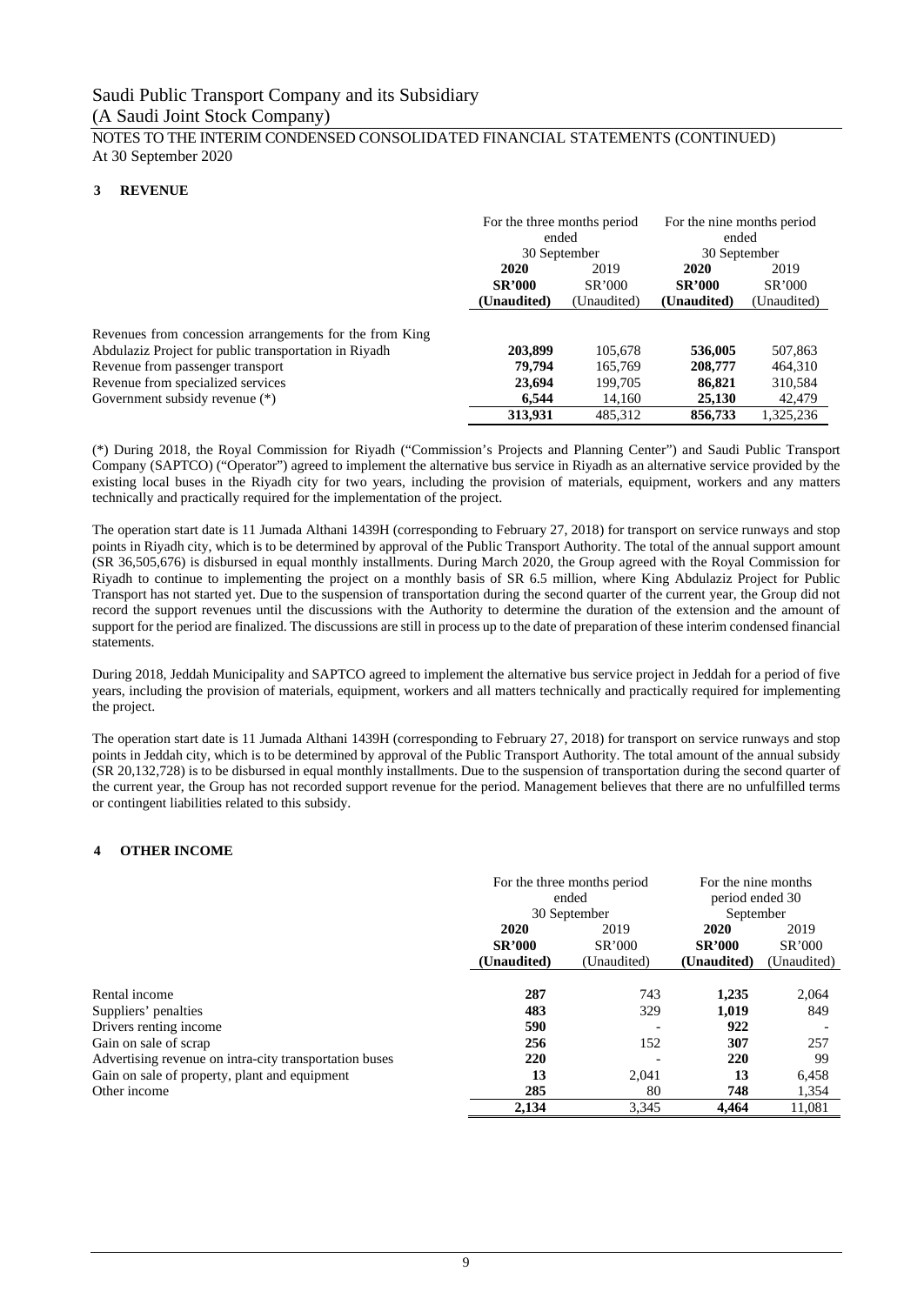#### NOTES TO THE INTERIM CONDENSED CONSOLIDATED FINANCIAL STATEMENTS (CONTINUED) At 30 September 2020

#### **5 ZAKAT AND INCOME TAX**

#### *A) Zakat*

Zakat has been calculated based on Zakat base for the Company and its subsidiary separately. The Company has filed zakat returns for the years 2005 to 2019 and received required zakat certificates up to 2019. The General Authority for Zakat and Tax ("GAZT") has issued its zakat assessments for the Company up to 2018. The Group has paid the zakat payable under the amended assessment and cleared its Zakat assessment for all the year up to the 2018.

#### *B) Income Tax*

The zakat and income tax returns for the subsidiary for all years up to 2019 have been filed with the GAZT. Assessments have not yet been raised by the GAZT.

#### **6 PROPERTY, PLANT, EQUIPMENT AND RIGHT-OF-USE ASSETS**

|                                                    | 30 September 2020 | 31 December 2019 |
|----------------------------------------------------|-------------------|------------------|
|                                                    | <b>SR'000</b>     | SR'000           |
|                                                    | (Unaudited)       | (Audited)        |
|                                                    |                   |                  |
| Property, plant, equipment and right-of-use assets | 1,101,201         | 1,235,249        |
| Projects and buses in progress                     | 30,429            | 22,128           |
|                                                    | 1,131,630         | 1,257,377        |

During the nine months period ended 30 September 2020, the Group has added property, plant and equipment with a cost of SR 61 million (30 September 2019: SR 86 million).

During the nine month period ended 30 September 2020, the Group has disposed property, plant and equipment with a net book value amounting to SR 1 thousand (30 September 2019: SR 3.1 million), which resulted in gains from the sale of property, plant and equipment for the nine month periods ended 30 September 2020 amounting to SR 13 thousand (for the nine month period ended 30 September 2019: SR 6.4 million).

#### **7 INTANGIBLE ASSETS**

|                                                      | 30 September 2020<br><b>SR'000</b><br>(Unaudited) | 31 December 2019<br>SR'000<br>(Audited) |
|------------------------------------------------------|---------------------------------------------------|-----------------------------------------|
| Software and licenses<br>Other intangible assets (A) | 34,985<br>482,686<br>517,671                      | 36,135<br>309,820<br>345,955            |

#### **(A) Other intangible assets**

The intangible assets represent the subsidiary's right in the residual value of the project's buses and garages after the completion of the project. As per the project contract, the grantor has an option to purchase these buses and garages at their net book value. If this option is not exercised, the subsidiary has the right to retain these buses and garages.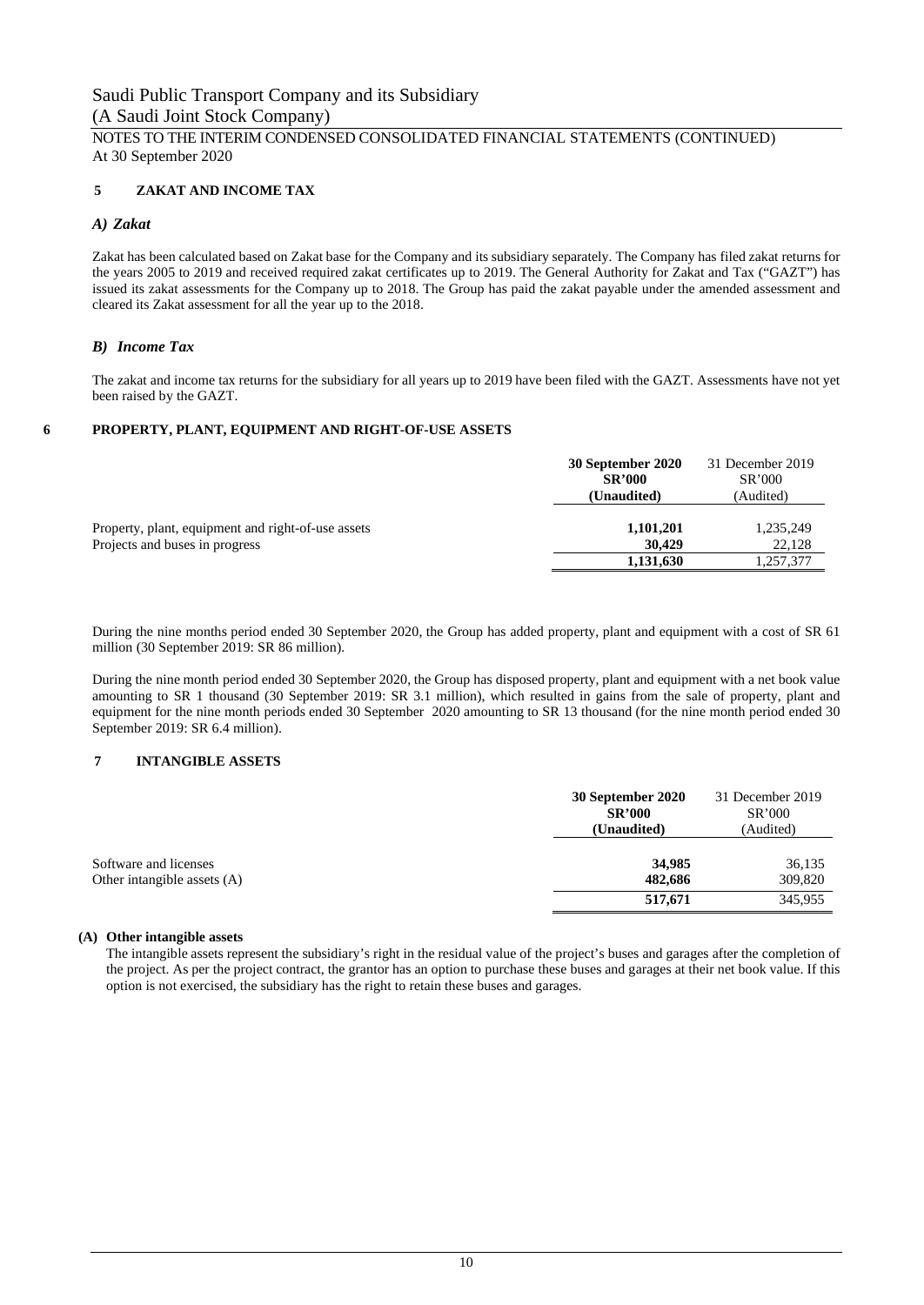#### NOTES TO THE INTERIM CONDENSED CONSOLIDATED FINANCIAL STATEMENTS (CONTINUED) At 30 September 2020

#### **8 MURABAHA FINANCING**

#### **A) Long-term Murabaha financing**

|                       | <b>30 September 2020</b> 31 December 2019 |           |
|-----------------------|-------------------------------------------|-----------|
|                       | <b>SAR'000</b>                            |           |
|                       | (Unaudited)                               | (Audited) |
| Murabaha financing    | 959,123                                   | 420,872   |
| Less: Current portion | (115,996)                                 | (84,209)  |
| Non-current portion   | 843,127                                   | 336,663   |

The Group has entered into borrowing arrangements with banks to obtain Murabaha facilities. These loans have been availed during 2017 to 2020 and have a maturity of three to five years from the date of the loan agreement and are secured by promissory notes bearing prevailing commission rates. The Group has obtained these loans in order to finance the procurement of buses.

During the third quarter of the current year, the Subsidiary entered into an agreement with a local bank to restructure short-term Murabaha financing amounted to SR 499 million, to be long-term Murabaha financing due in quarterly installments for a period of 7 years and is secured by promissory notes bearing prevailing commission rates.

#### **B) Short-term Murabaha financing**

During the first quarter from the current year, the Company obtained short-term credit facilities from local banks amounted to SR 70 million in the form of a Murabaha loan to finance its operations. In addition, during the current quarter, the Subsidiary has obtained short-term credit facilities from local banks amounted to SR 403 million to finance the procurement of buses.

During the second quarter of the current year, the Company obtained short-term credit facilities from local banks amounted to SR 80 million in the form of a Murabaha loan to finance its operations.

#### **9 ADVANCE PAYMENT FROM A CUSTOMER**

During 2015, the Subsidiary received an amount of SR 471 million as an advance payment for executing King Abdulaziz Project for Public Transport in Riyadh. The advance payment represents 6% of the total contract value. During 2019, the Subsidiary received an amount of SR 550 million as a second advance payment for executing the Project. The second advance payment represents 7% of the total contract value. During the current period, the Subsidiary received an amount of SR 550 million as a third advance payment for executing the Project. The third advance payment represents 7% of the total contract value.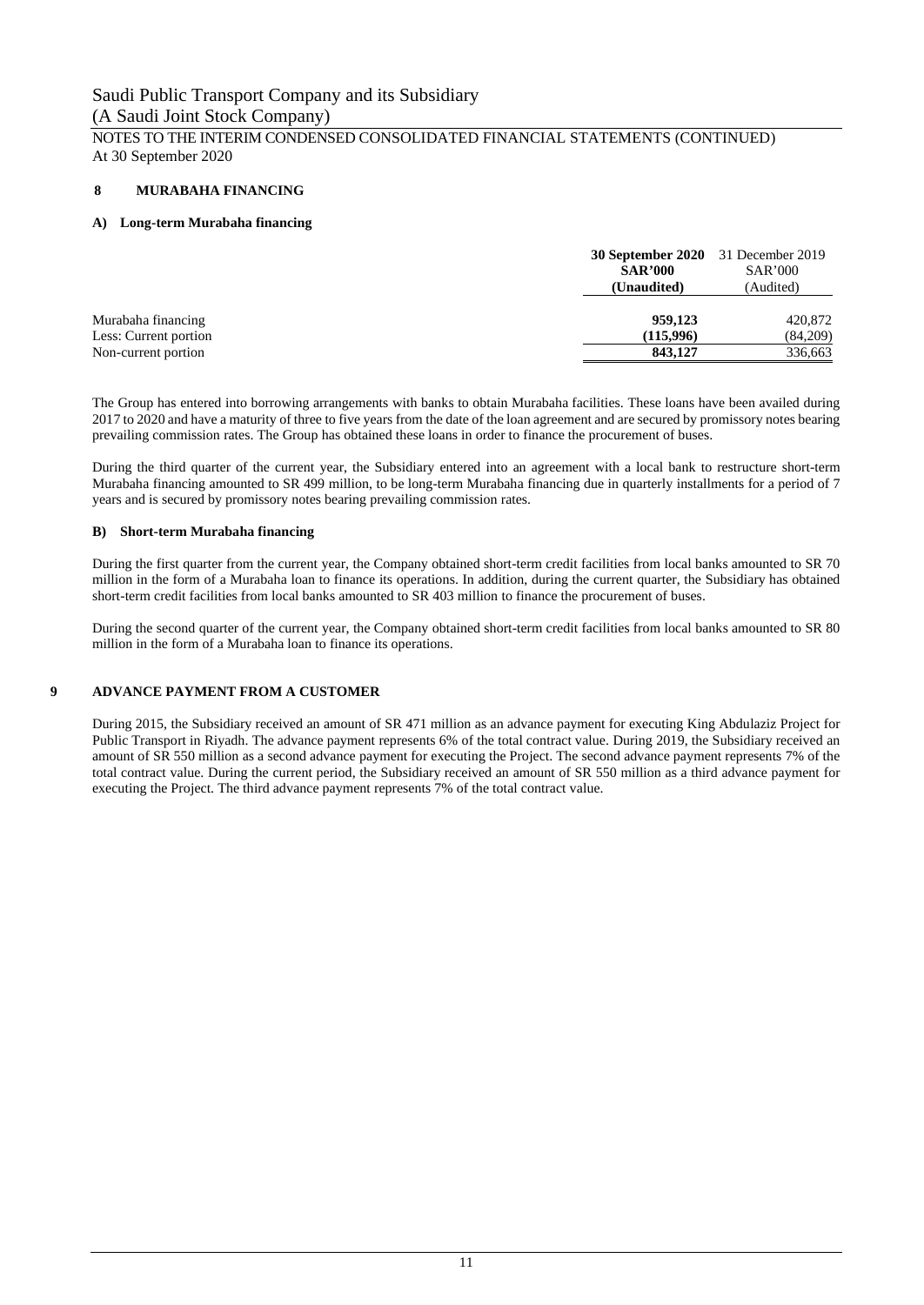NOTES TO THE INTERIM CONDENSED CONSOLIDATED FINANCIAL STATEMENTS (CONTINUED) At 30 September 2020

#### **10. RELATED PARTY TRANSACTIONS AND BALANCES**

|                                                   |                                                             | <b>Finance</b><br>income | <b>Share in</b><br>profits<br>(losses) | <b>Purchase</b><br>of buses | <b>Services</b><br>provided | <b>Balance</b>       |
|---------------------------------------------------|-------------------------------------------------------------|--------------------------|----------------------------------------|-----------------------------|-----------------------------|----------------------|
| Amounts due from related parties:                 |                                                             | <b>SR'000</b>            | <i>SR'000</i>                          | <i>SR'000</i>               | <i><b>SR'000</b></i>        | <i><b>SR'000</b></i> |
| Joint venture:                                    |                                                             |                          |                                        |                             |                             |                      |
| <b>Transport Company</b>                          | Saudi Emirates Integrated 30 September 2020 (Unaudited)     | 1,480                    | (31,531)                               |                             | 840                         | 105,261              |
| $(SEETCO)*$<br><b>Associate:</b>                  | 31 December 2019 (Audited)                                  | 361                      | 17,415                                 | 33,626                      | 4,859                       | 102,732              |
| Capital Metro Company<br>Ltd                      | 30 September 2020 (Unaudited)                               |                          | 244                                    |                             |                             |                      |
| (CAMCO)                                           | 31 December 2019 (Audited)                                  |                          | 1,728                                  |                             |                             |                      |
|                                                   | Amounts due to non-controlling interests of the subsidiary: |                          |                                        |                             |                             |                      |
| <b>RATP</b> Development<br>(French company)       | 30 September 2020 (Unaudited)                               |                          |                                        |                             | 6,275                       | 3,246                |
|                                                   | 31 December 2019 (Audited)                                  |                          |                                        |                             | 8,492                       | 12,013               |
| RATP Dev Saudi Arabia                             | 30 September 2020 (Unaudited)                               |                          |                                        |                             | 34,111                      | 4,120                |
| <b>LLC</b>                                        | 31 December 2019 (Audited)                                  |                          |                                        |                             | 40,465                      | 105                  |
| Total amounts due to<br>non-controlling interests | 30 September 2020                                           |                          |                                        |                             |                             | 7,366                |
| of the subsidiary                                 | 31 December 2019                                            |                          |                                        |                             |                             | 12,118               |

#### **Joint venture**

\* During 2014, the Company has funded the operations of the Saudi Emirates Integrated Transport Co., Ltd. ("SEITCO") in an amount of SR 30 million. This amount is not subject to any interest and is repayable within four years effective from July 2015. SEITCO has paid SR 1.9 million. However, the partners agreed to reschedule the payments to be during 2020 and 2021. These loans are recorded at fair value based on prevailing market rate of interest, which resulted in an addition of the discount to the investment amount. The interest income on such loans has been taken to the interim condensed consolidated statement of income.

In addition, during 2016, the Company has provided two additional finances totaling to SR 40 million to finance the operation of transportation contracts to government schools. This amount doesn't carry any interest and it will be recovered upon receiving the accruals of SEITCO. Subsequently, the Company and SEITCO reached an agreement to schedule payment to specific payments during 2021 - 2023. Thus, these loans are recorded at fair value based on market rate of interest that resulted in an addition of the discount to the investment amount. The financing income on this loan has been included in the interim condensed consolidated statement of income.

During 2019, the Company sold 350 buses to SEITCO for SR 32 million to be paid in annual installments. This process has been recorded at fair value based on market rate of interest that resulted in an addition of the discount to the investment amount. The financing income on this loan has been included in the interim condensed consolidated statement of income.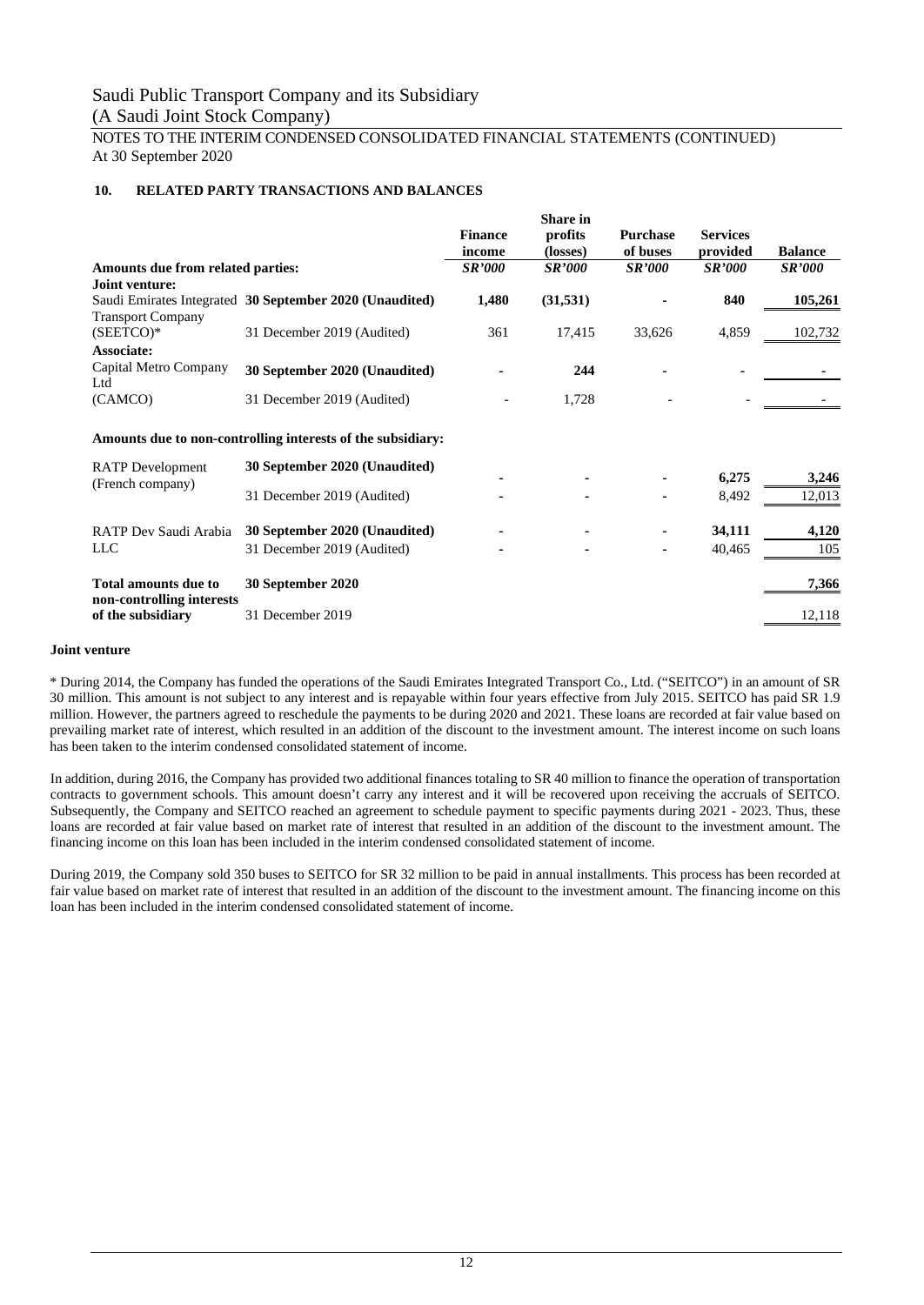NOTES TO THE INTERIM CONDENSED CONSOLIDATED FINANCIAL STATEMENTS (CONTINUED) At 30 September 2020

#### **10 RELATED PARTY TRANSACTIONS AND BALANCES (continued)**

#### **Compensation of key management personnel of the Group**

|                                                              | For the three months period |             | For the nine months period |             |
|--------------------------------------------------------------|-----------------------------|-------------|----------------------------|-------------|
|                                                              | ended 30 September          |             | ended 30 September         |             |
|                                                              | 2020<br>2019                |             | 2020                       | 2019        |
|                                                              | <b>SR'000</b>               | SR'000      | <b>SR'000</b>              | SR'000      |
|                                                              | (Unaudited)                 | (Unaudited) | (Unaudited)                | (Unaudited) |
| <b>Transactions with key management personnel</b>            |                             |             |                            |             |
| Board and committees' expenses, remunerations and allowances | 535                         | 547         | 1.772                      | 1,546       |
| Compensation of key management personnel of the Group (*)    | 2.315                       | 2.103       | 12.059                     | 9.093       |

(\*) Compensations of key management personnel of the Group were as follows:

|                                                | For the three months period                           |       | For the nine months period |             |
|------------------------------------------------|-------------------------------------------------------|-------|----------------------------|-------------|
|                                                | ended 30 September                                    |       | ended 30 September         |             |
|                                                | 2020<br>2019                                          |       | 2020                       | 2019        |
|                                                | <b>SR'000</b><br>SR'000<br>(Unaudited)<br>(Unaudited) |       | <b>SR'000</b>              | SR'000      |
|                                                |                                                       |       | (Unaudited)                | (Unaudited) |
| Employees' short-term benefits                 | 1.677                                                 | 1.981 | 8.435                      | 8.727       |
| Post-employment benefits                       | 638                                                   | 122   | 3.624                      | 366         |
| Total compensation of key management personnel | 2.315                                                 | 2.103 | 12,059                     | 9.093       |

The amounts disclosed in the above table are recognized as an expense for the period ended 30 September 2020, in respect of key management personnel.

#### **11 SEGMENT REPORTING**

For management purposes, the Group is organized into business units based on their operations and has the following reportable segments:

- Passenger transport Includes scheduled transport services which incorporate between the cities of the Kingdom of Saudi Arabia and within it, as well as international transport services. It also includes the cargo operations and is considered the major segment of the Group.
- *Specialised services* Incorporates transport services as per lease agreements entered into by the Group with third parties, whether government or non-government parties, inside or outside Kingdom of Saudi Arabia. It includes Limo services as well.
- *Public Transportation Project* Includes the financial results for Public Transportation Company, which is engaged in execution of King Abdul-Aziz Project for Public Transport in Riyadh, as stated in note (1).
- Head office Includes the headquarters of the Group, and financial information attributable to support unit activities.

These operating segments are identified based on internal reports that the entity regularly reviews in allocating resources to segments and in assessing their performance 'management approach'. The management approach is based on the way in which management organises the segments within the entity for making operating decisions and in assessing performance. The management of SAPTCO, at the end of every reporting period, reviews the above segments for quantitative thresholds as well as the criteria for presenting the revenues and expenses for each segment.

The activities of the Group and its subsidiary are primarily conducted in the Kingdom of Saudi Arabia.

Inter-segment and inter business units revenues are eliminated upon consolidation and reflected in the "adjustments and eliminations" column.

Management monitors the operating results of its business units separately for the purpose of making decisions about resource allocation and performance assessment. Segment performance is evaluated based on the condensed consolidated interim income statement and is measured similarly to the interim condensed consolidated interim income statement in the condensed consolidated interim financial statements.

The Group has no significant customer that contributes 10% or more to the revenue of the Group at the periods ended 30 September 2020 and 2019, respectively except certain governmental agencies that contribute in aggregate more than 10%,

The Group's revenues are affected by seasons with high operating rates; these seasons are the period of Hajj, the summer vacation, the holy month of Ramadan and public holidays.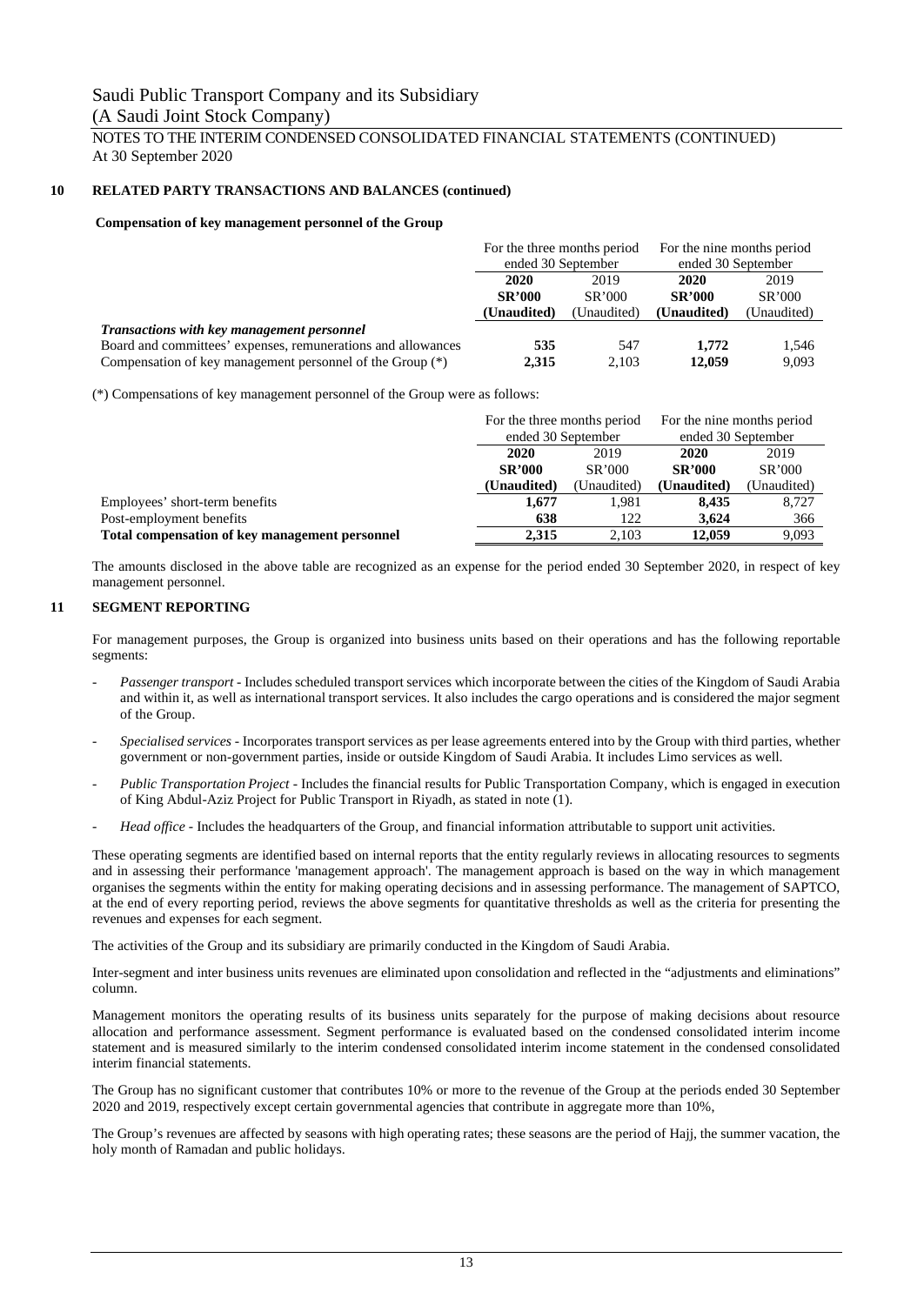## NOTES TO THE INTERIM CONDENSED CONSOLIDATED FINANCIAL STATEMENTS (CONTINUED) At 30 September 2020

#### **11 SEGMENT REPORTING (continued)**

The selected financial information for these segments is as follows:

| For the period ended<br>30 September 2020<br>(Unaudited)        | Passenger<br>transport<br><b>SR'000</b> | Specialized<br>services<br><b>SR'000</b>        | <b>Head office</b><br><b>SR'000</b> | <b>Public</b><br><b>Transportation</b><br>Project<br><b>SR'000</b> | <b>Total</b><br>segments<br><b>SR'000</b>                        | <b>Adjustments</b><br>and<br>eliminations<br><b>SR'000</b> | Consolidated<br><b>SR'000</b> |
|-----------------------------------------------------------------|-----------------------------------------|-------------------------------------------------|-------------------------------------|--------------------------------------------------------------------|------------------------------------------------------------------|------------------------------------------------------------|-------------------------------|
| Total revenues (note 3)<br>Cost of revenue                      | 233,907<br>(268, 517)                   | 86,821<br>(197, 335)                            |                                     | 536,005<br>(518, 112)                                              | 856,733<br>(983, 964)                                            | 21,670                                                     | 856,733<br>(962, 294)         |
| Gross (loss) profit                                             | (34,610)                                | (110, 514)                                      |                                     | 17,893                                                             | (127, 231)                                                       | 21,670                                                     | (105, 561)                    |
| Loss before zakat and<br>income tax                             | (83, 894)                               | (157, 258)                                      | (48,939)                            | (11,233)                                                           | (301, 324)                                                       | 9,458                                                      | (291, 866)                    |
| For the period ended<br>30 September 2019<br>(Unaudited)        | Passenger<br>transport                  | Specialized<br>services                         | Head office                         | Public<br>Transportation<br>Project                                | Total segments                                                   | Adjustments<br>and<br>eliminations                         | Consolidated                  |
|                                                                 | SR'000                                  | SR'000                                          | SR'000                              | SR'000                                                             | SR'000                                                           | SR'000                                                     | SR'000                        |
| Total revenues (note 3)                                         | 506,789                                 | 310,584                                         |                                     | 507,863                                                            | 1,325,236                                                        |                                                            | 1,325,236                     |
| Cost of revenue                                                 | (418, 358)                              | (242, 714)                                      |                                     | (475, 758)                                                         | (1, 136, 830)                                                    | 16,048                                                     | (1,120,782)                   |
| Gross profit<br>Profit (loss) before                            | 88,431                                  | 67,870                                          |                                     | 32,105                                                             | 188,406                                                          | 16,048                                                     | 204,454                       |
| zakat and income tax                                            | 59,197                                  | 52,869                                          | (25, 224)                           | (12,079)                                                           | 74,763                                                           | 14,976                                                     | 89,739                        |
| As at 30 September 2020<br>(Unaudited)                          | Passenger<br>transport<br><b>SR'000</b> | <b>Specialized</b><br>services<br><b>SR'000</b> | <b>Head office</b><br><b>SR'000</b> | <b>Public</b><br>Transportation<br>Project<br><b>SR'000</b>        | <b>Total segments eliminations Consolidated</b><br><b>SR'000</b> | <b>Adjustments</b><br>and<br><b>SR'000</b>                 | <b>SR'000</b>                 |
| <b>Total</b> assets<br><b>Total liabilities</b>                 | 453,824<br>387,075                      | 789,747<br>346,822                              | 1,029,729<br>195,664                | 2,515,992<br>2,524,211                                             | 4,789,292<br>3,453,772                                           | (25,711)<br>(38, 116)                                      | 4,763,581<br>3,415,656        |
| Other disclosures:<br>Property, plant and<br>equipment (note 6) | 342,135                                 | 681,954                                         | 104,499                             | 3,042                                                              | 1,131,630                                                        |                                                            | 1,131,630                     |
| Investments in<br>associates and a joint                        |                                         |                                                 |                                     |                                                                    |                                                                  |                                                            |                               |

venture **- - 104,365 - 104,365 2,445 106,810**

════════ ════════ ════════ ════════ ════════ ════════ ════════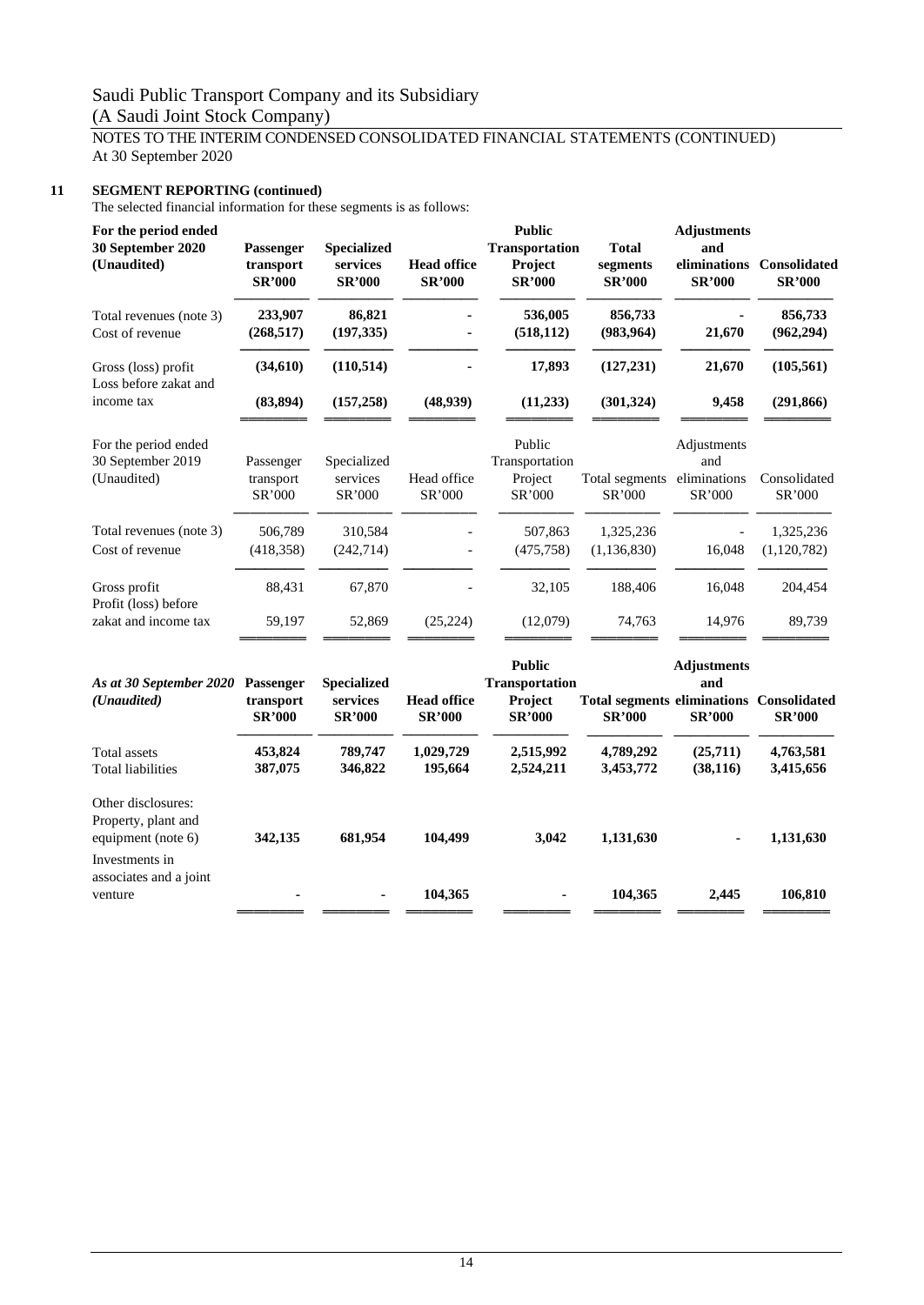#### NOTES TO THE INTERIM CONDENSED CONSOLIDATED FINANCIAL STATEMENTS (CONTINUED) At 30 September 2020

#### **11 SEGMENT REPORTING (continued)**

| Passenger | Specialized              |          | Public<br>Transportation |           | Adjustments<br>and |                        |
|-----------|--------------------------|----------|--------------------------|-----------|--------------------|------------------------|
| SR'000    | SR'000                   | SR'000   | SR'000                   | SR'000    | SR'000             | Consolidated<br>SR'000 |
| 490,476   | 868,921                  | 999,983  | 1,753,553                | 4,112,933 | (17, 123)          | 4,095,810              |
| 281.980   | 268,353                  | 172,540  | 1,749,925                | 2,472,798 | (17, 135)          | 2,455,663              |
| 410.107   | 754,379                  | 90,264   | 2,627                    | 1,257,377 |                    | 1,257,377              |
|           | $\overline{\phantom{a}}$ | 135,333  |                          | 135,333   | 3.019              | 138,352                |
|           | transport                | services | Head office              | Project   | Total segments     | eliminations           |

#### **12 FINANCIAL INSTRUMENTS - FAIR VALUE**

The Group's financial instruments are composed of cash and cash equivalents, trade receivables, due from a related party, equity investments designated as at FVOCI, trade and other payables, and Murabaha financing.

The management determined that the fair values of cash and cash equivalents, trade receivables, trade payables, and other current liabilities approximate their carrying amounts largely due to the short-term maturities of these instruments.

Management determined that the carrying value of Murabaha financing and term loans bearing fixed and variable rates approximates their fair values due to the fact that they bear interest rates that reflect current market interest rates for similar financing and loans. As a result, the value of the future discounted cash flows on those financing and loans are not significantly different from their current carrying values.

The following table shows the carrying amounts and fair values of financial assets and financial liabilities, including their levels in the fair value hierarchy. It does not include fair value information for financial assets and financial liabilities not measured at fair value if the carrying amount is a reasonable approximation of fair value:

| Fair value hierarchy                                                  |                                    |                          |                          |                          |                                             |
|-----------------------------------------------------------------------|------------------------------------|--------------------------|--------------------------|--------------------------|---------------------------------------------|
| 30 September 2020<br>(Unaudited)                                      | Carrying<br>value<br><b>SR'000</b> | Level 1<br><b>SR'000</b> | Level 2<br><b>SR'000</b> | Level 3<br><b>SR'000</b> | <b>Total fair</b><br>value<br><b>SR'000</b> |
| Measured at fair value:                                               |                                    |                          |                          |                          |                                             |
| Investments in equity<br>instruments designated as at<br><b>FVOCI</b> | 92,694                             | 92,694                   | ۰                        | ٠                        | 92,694                                      |
| 31 December 2019<br>(Audited)                                         |                                    |                          |                          |                          |                                             |
| Measured at fair value:                                               |                                    |                          |                          |                          |                                             |
| Investments in equity<br>instruments designated as at<br><b>FVOCI</b> | 90.101                             | 90.101                   | $\overline{\phantom{0}}$ | $\overline{\phantom{a}}$ | 90.101                                      |

There were no transfers between the levels of fair value measurements at 30 September 2020 and 31 December 2019. No transfers between any levels of the fair value hierarchy took place in the comparative period.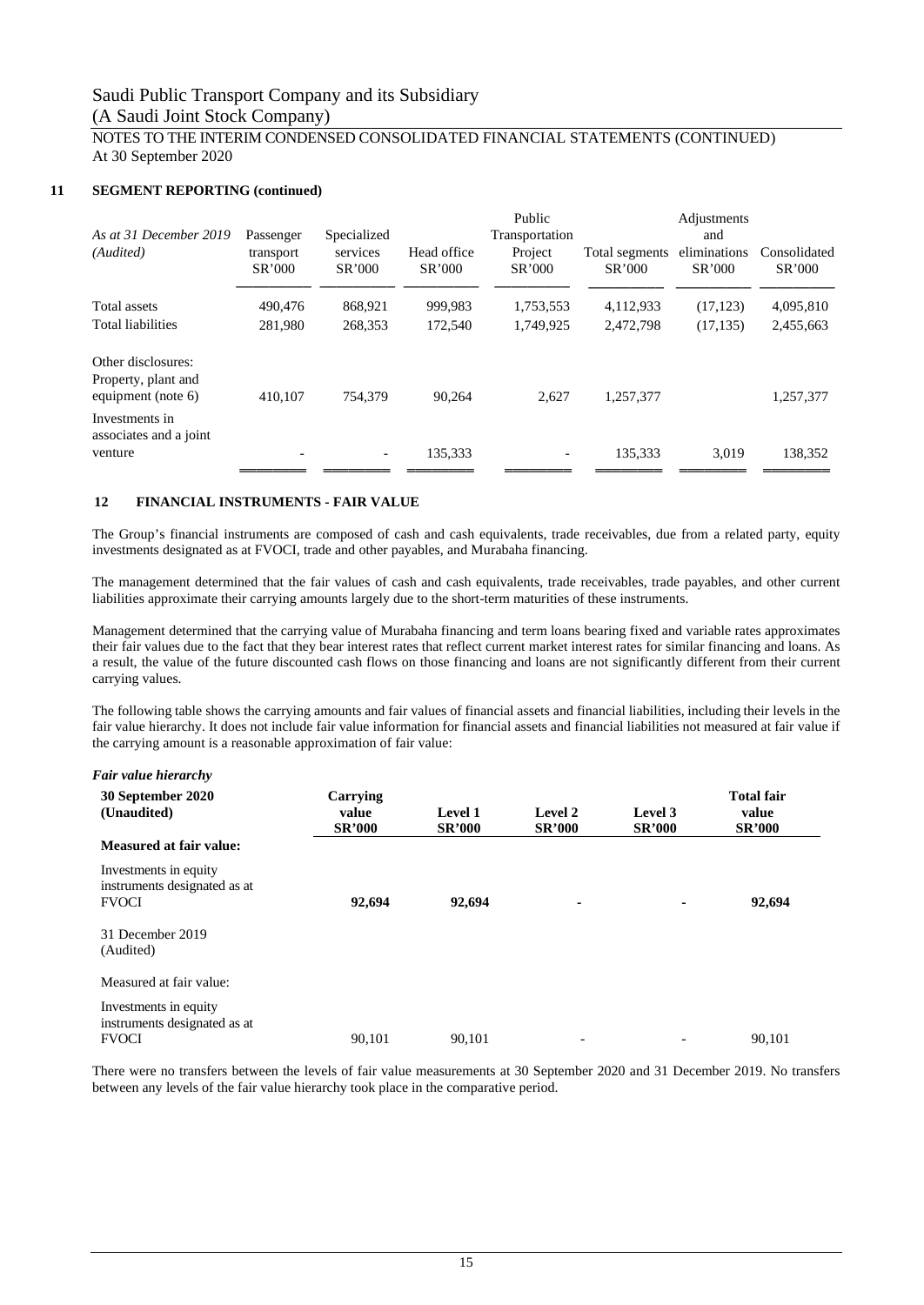#### NOTES TO THE INTERIM CONDENSED CONSOLIDATED FINANCIAL STATEMENTS (CONTINUED) At 30 September 2020

#### **13 ASSETS HELD FOR SALE**

During the period ended 30 September 2020, the Group's management has decided to sell certain fixed assets(buses) used for passenger transport. Accordingly, these assets have been reclassified as assets held for sale. Its expected to result in a loss of SR 42.705 million representing the difference between the recoverable value and the net book value of those fixed assets, thus, differences were recognized as impairment losses of assets in the interim condensed consolidated statement of income.

#### **14 CAPITAL COMMITMENTS AND CONTINGENCIES**

#### **A) Contingencies**

As at 30 September 2020, the Group's bankers have issued, on its behalf during the normal course of business, letters of guarantees, acceptance and credit limited to SR 2,072 million (31 December 2019: SR 1,450 million).

The Group has potential obligations from time to time relating to certain disputed issues, including claims from and against certain actors, lawsuits and arbitration proceedings involving a variety of cases. These potential commitments arose in the normal context of business. None of these potential claims is expected to be incurred.

#### **B) Modification to public transport project contract**

The subsidiary's management is in discussions with the Al Riyadh Development Authority (the Grantor) regarding amendments to certain items (variation orders) received from the Authority on the contract of King Abdulaziz project for public transport in Riyadh, which will result in a change to performance obligations and estimated margin of each performance obligation when finalised and agreed with the Grantor. Discussions are still ongoing as of the date of approval of these interim consolidated financial statements. Management believes the outcome of these discussions will be, to a large extent, in favor of the Company.

#### **15 DIVIDENDS**

The Ordinary General Assembly approved, in its meeting held on 4 Ramadan 1441H (Corresponding to 27 April 2020), the Board of Directors' recommendation for not distributing cash dividends for the financial year 2019. The Ordinary General Assembly also approved Board of Directors' remuneration of SR 1.8 million.

The Ordinary General Assembly approved, in its meeting held on 24 Sha'aban 1440H (Corresponding to 29 April 2019), the Board of Directors' recommendation for not distributing cash dividends for the financial year 2018. The Ordinary General Assembly also approved Board of Directors' remuneration of SR 1.8 million.

#### **16 IMPACT OF NOVEL CORONAVIRUS (COVID-19) OUTBREAK**

A novel strain of coronavirus (COVID-19) was first identified at the end of December 2019, and in March 2020 was declared as a pandemic by the World Health Organization (WHO). COVID-19 continues to spread throughout in nearly all parts of the world, including the Kingdom of Saudi Arabia and resulted in travel restrictions and curfew in cities which led to a slowdown of economic activities and shutdowns of many sectors at global and local levels. In addition, suspension of schools impacted the results of the Joint Venture for the period.

The extent to which coronavirus pandemic impacts the Company's business, operations, and financial results, is uncertain and depends on many factors and future developments, which the Company may not be able to estimate reliably during the current period. These factors include the virus transmission rate, the duration of the outbreak, precautionary actions that may be taken by governmental authorities to reduce the spread of the epidemic and the impact of those actions on economic activity, and how much our customers and businesses are affected by the pandemic and other factors.

Whilst it is challenging now, to predict the full extent and duration of its business and economic impact, the Company's management carried out an impact assessment on the overall Company's operations and business aspects including factors like travel restrictions, services demand, etc. and concluded that, as of the issuance date of these interim condensed consolidated financial statements, no significant changes are required to the judgements and key estimates. During the second quarter of the current year, the operations started gradual in transport services between cities and within cities with social distancing controls ,which cause a reduces in the operation capacity by 50%, in addition to the continued suspension of passenger transport services for visit and Umrah, international transport services, Hajj and educational transport, which are among the main services provided by the company. Also, the management has taken several measures to mitigate the effects of the pandemic, including taking advantage of some government agencies' initiatives to stimulate the private sector. The company has also made several initiatives to reduce employee costs and service contracts, and it is still working to monitor and rationalize expenses in a way that does not affect the company's operational ability. Also, the company's management evaluated the cash flow situation, including the available banking facilities, and the readiness of operational processes when fully permitted by the relevant authorities. Management expects the impact of the measures on its annual revenue to be a 50% decrease compared to last year. However, in light of the current lack of clarity, any future change in assumptions and estimates may result in a material adjustment to the carrying values of the assets or liabilities affected by this in future periods. Given the rapidly evolving situation and the accompanying uncertainty, management will continue to evaluate the resulting impact in accordance with future developments.